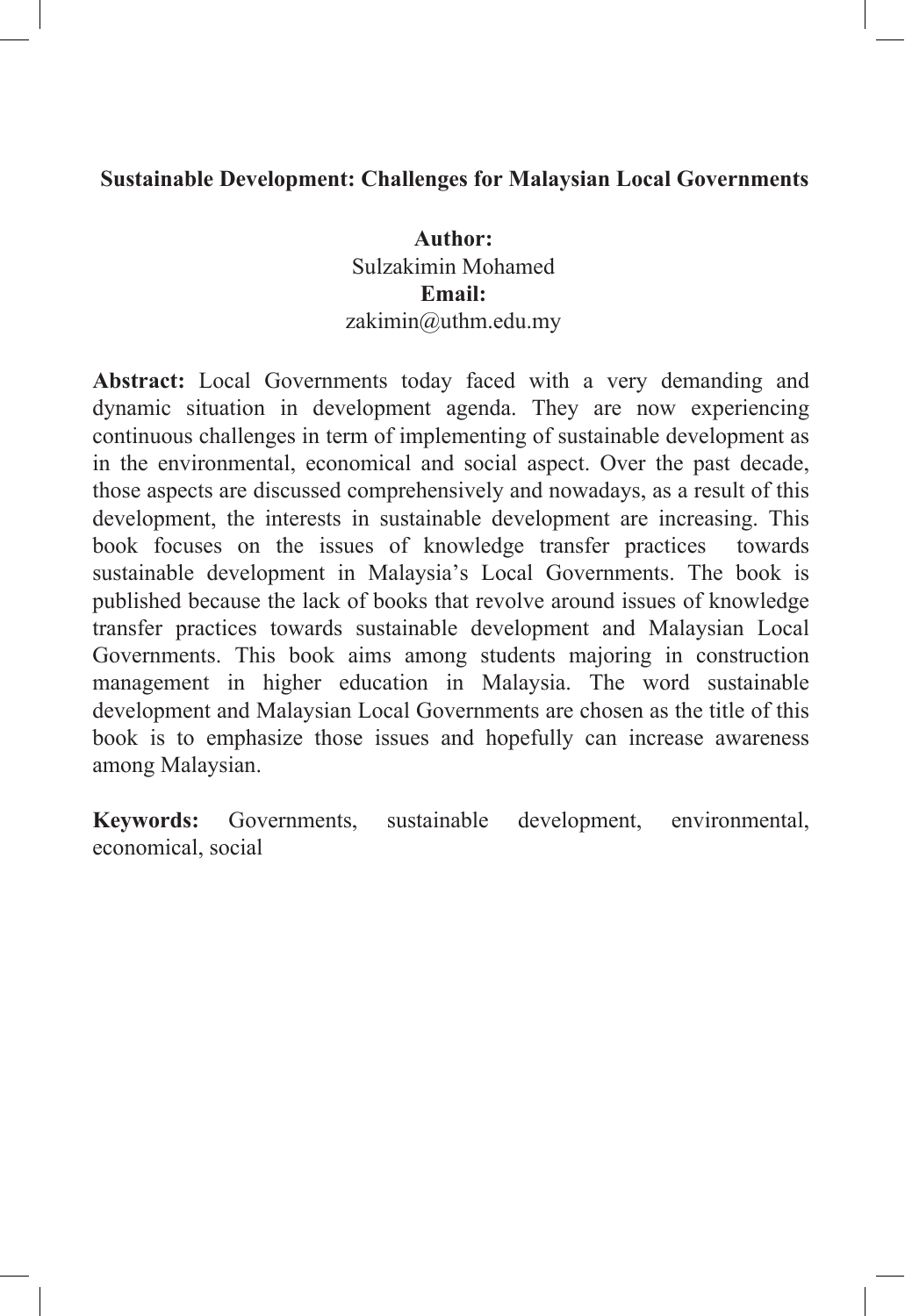# **Sustainable Development** Challenges for Malaysian **Local Governments**

5 levers for change to inspire sustainability: Make it UNDERSTOOD, EASY, DESIREBLE, REWARDING & a HABIT - Unilever (Marketing behaviour change principles to inspire sustainable living

**SULZAKIMIN MOHAMED** 

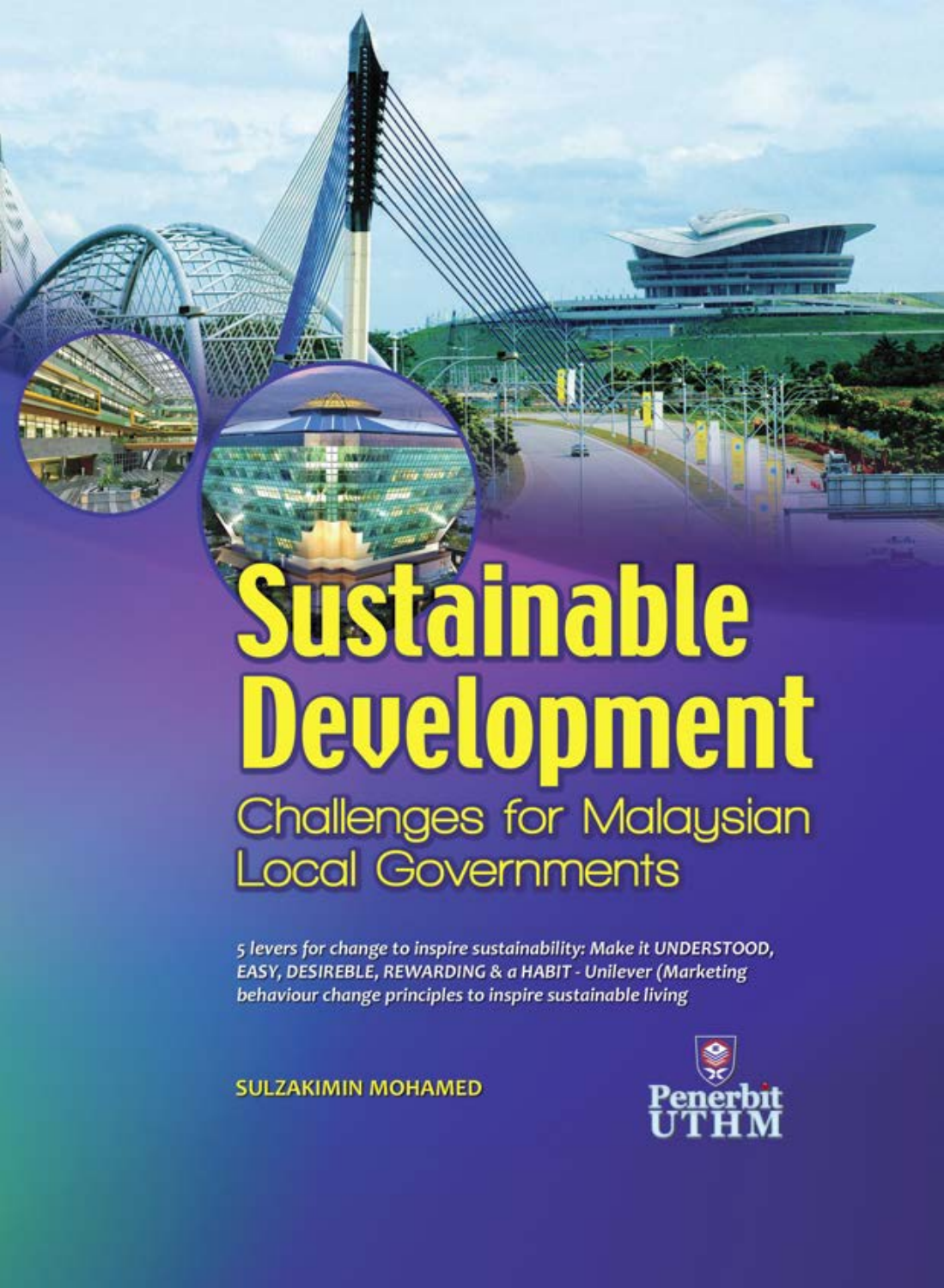# ma  $\mathbf{Q}$ F **Challenges for Malaysian** Local Govern ments

5 levers for change to inspire sustainability: Make it UNDERSTOOD, EASY, DESIREBLE, REWARDING & a HABIT - Unilever (Marketing behaviour change principles to inspire sustainable living

**SULZAKIMIN MOHAMED** 

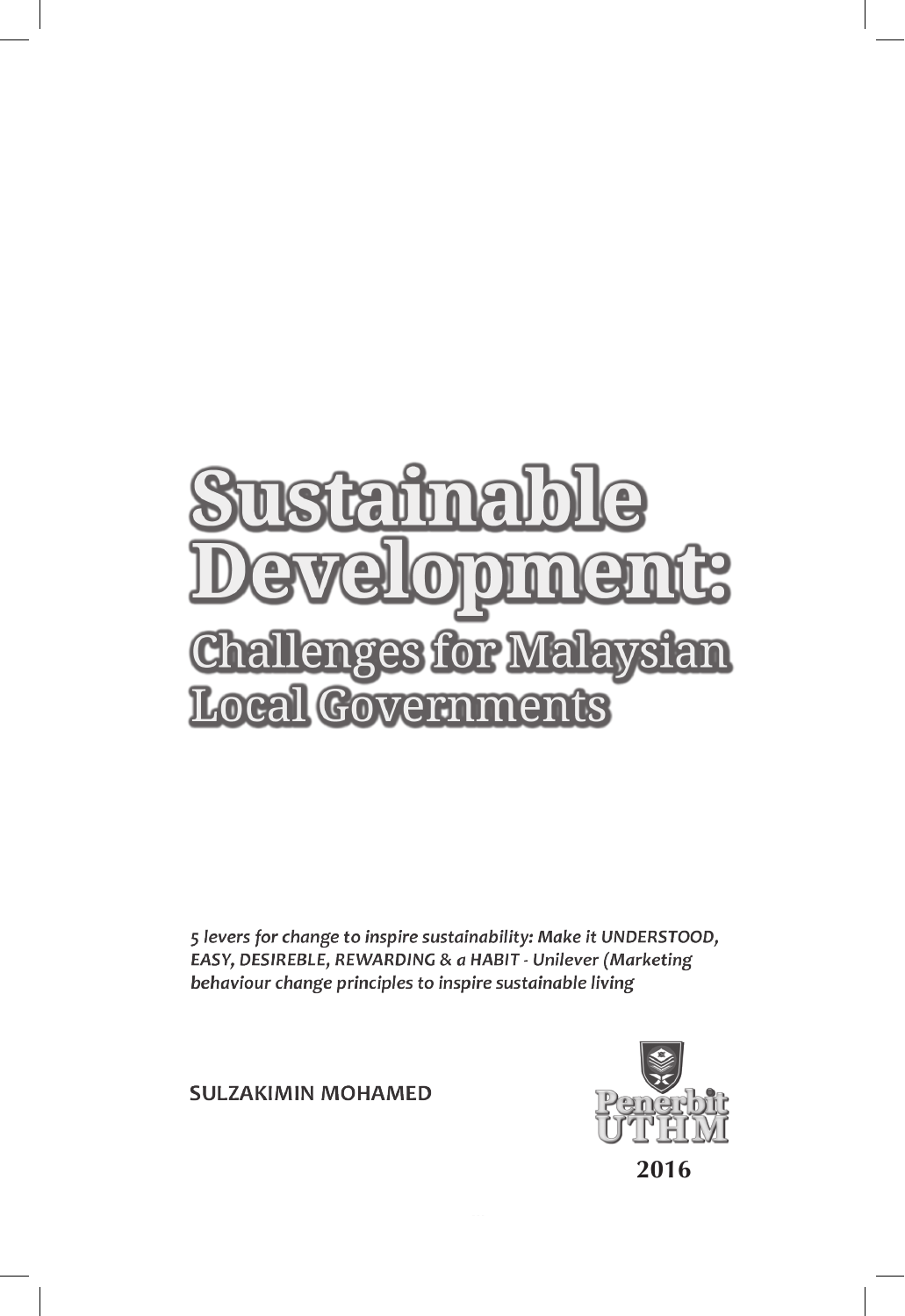#### © Penerbit UTHM First Published 2016

Copyright reserved. Reproduction of any articles, illustrations and content of this book in any form be it electronic, mechanical photocopy, recording or any other form without any prior written permission from The Publisher's Office of Universiti Tun Hussein Onn Malaysia, Parit Raja, Batu Pahat, Johor is prohibited. Any negotiations are subjected to calculations of royalty and honorarium.

Perpustakaan Negara Malaysia Cataloguing—in—Publication Data

Sulzakimin Mohamed

 Sustainable Development : Challenges for Malaysian Local Governments / SULZAKIMIN MOHAMED. Includes index Bibliography: page 71 ISBN 978-967-0764-40-5 1. Sustainable development--Malaysia. 2. Local government--Malaysia. I. Title. 338.9595

> Published by: Penerbit UTHM Universiti Tun Hussein Onn Malaysia 86400 Parit Raja, Batu Pahat, Johor No. Tel: 07-453 7051 / 7454 No. Faks: 07-453 6145

> Website: http://penerbit.uthm.edu.my E-mail: pt@uthm.edu.my http://e-bookstore.uthm.edu.my

Penerbit UTHM is a member of Majlis Penerbitan Ilmiah Malaysia (MAPIM)

Printed by: AWIJAYA ENTERPRISE No. 15, Jalan Budi Utara Taman Wawasan Perindustrian 83000 Batu Pahat, Johor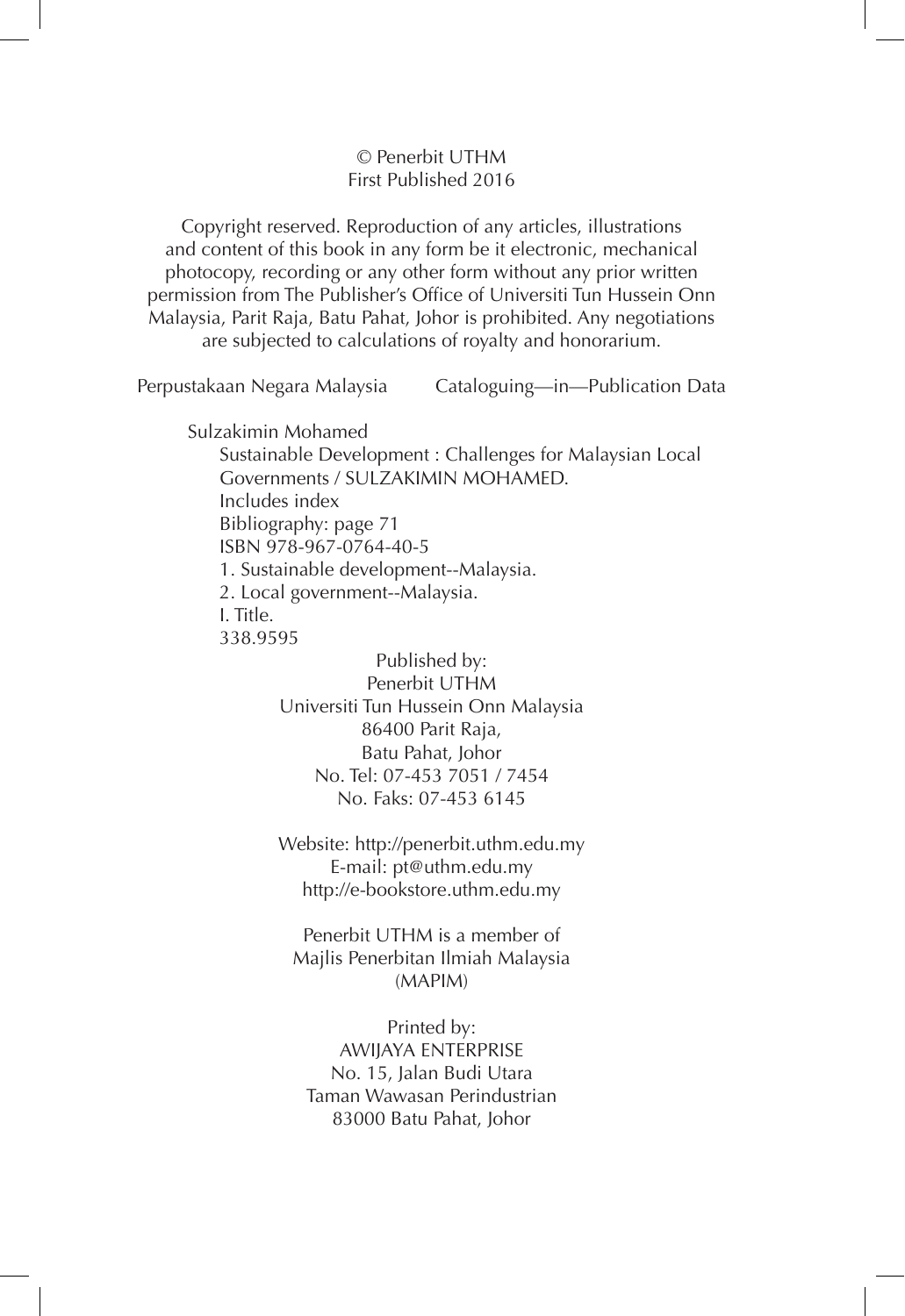# **Contents**

| Preface          |                                                                                                                                                                 | vii |
|------------------|-----------------------------------------------------------------------------------------------------------------------------------------------------------------|-----|
| Chapter Synopsis |                                                                                                                                                                 | İX  |
| Abbreviation 3   |                                                                                                                                                                 | хi  |
|                  | <b>CHAPTER 1 : INTRODUCTION</b>                                                                                                                                 | 1   |
|                  | <b>CHAPTER 2 : SUSTAINABLE DEVELOPMENT</b>                                                                                                                      | 5   |
|                  | <b>CHAPTER 3: KNOWLEDGE TRANSFER PRACTICES</b>                                                                                                                  | 21  |
|                  | <b>CHAPTER 4 : KNOWLEDGETRANSFERPRACTICES</b><br><b>TOWARDS SUSTAINABLE</b><br><b>DEVELOPMENT</b>                                                               | 27  |
|                  | <b>CHAPTER 5: THEORITICAL CONCEPT OF</b><br>KNOWLEDGE TRANSFER PRACTICES<br><b>TOWARDS SUSTAINABLE</b><br>DEVELOPMENT FOR MALAYSIAN<br><b>LOCAL GOVERNMENTS</b> | 41  |
|                  | <b>CHAPTER 6 : CONCLUSION</b>                                                                                                                                   | 65  |
| Bibliography     |                                                                                                                                                                 | 71  |
| Index            |                                                                                                                                                                 | 91  |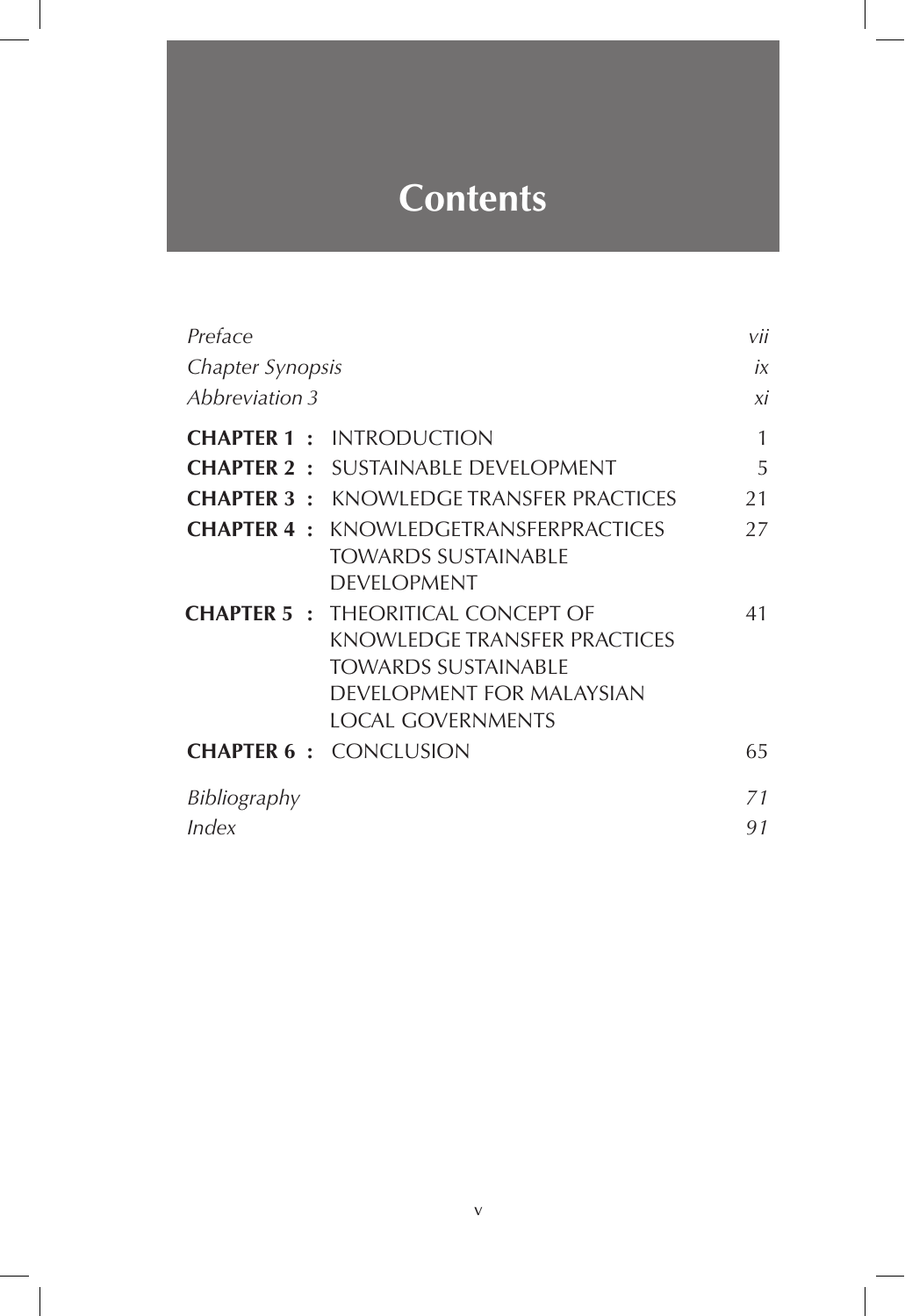# **PREFACE**

Local Governments today faced with a very demanding and dynamic situation in development agenda. They are now experiencing continuous challenges in term of implementation of sustainable development as in the environmental, economical and social aspect. Over the past decade, those aspects are discussed comprehensively and nowadays, as a result of this development, the interests in sustainable development are increasing.

This book focuses on the issues of sustainable development and knowledge transfer practices in Malaysia's Local Governments. The book is published because the lack of books that revolve around issues of knowledge transfer practices towards sustainable development and Malaysian Local Governments. This book aims among students majoring in construction management in higher education in Malaysia. Sustainable development and Malaysian Local Governments are chosen as the title of this book to emphasize the related issues and in a hope to adresss generations to come.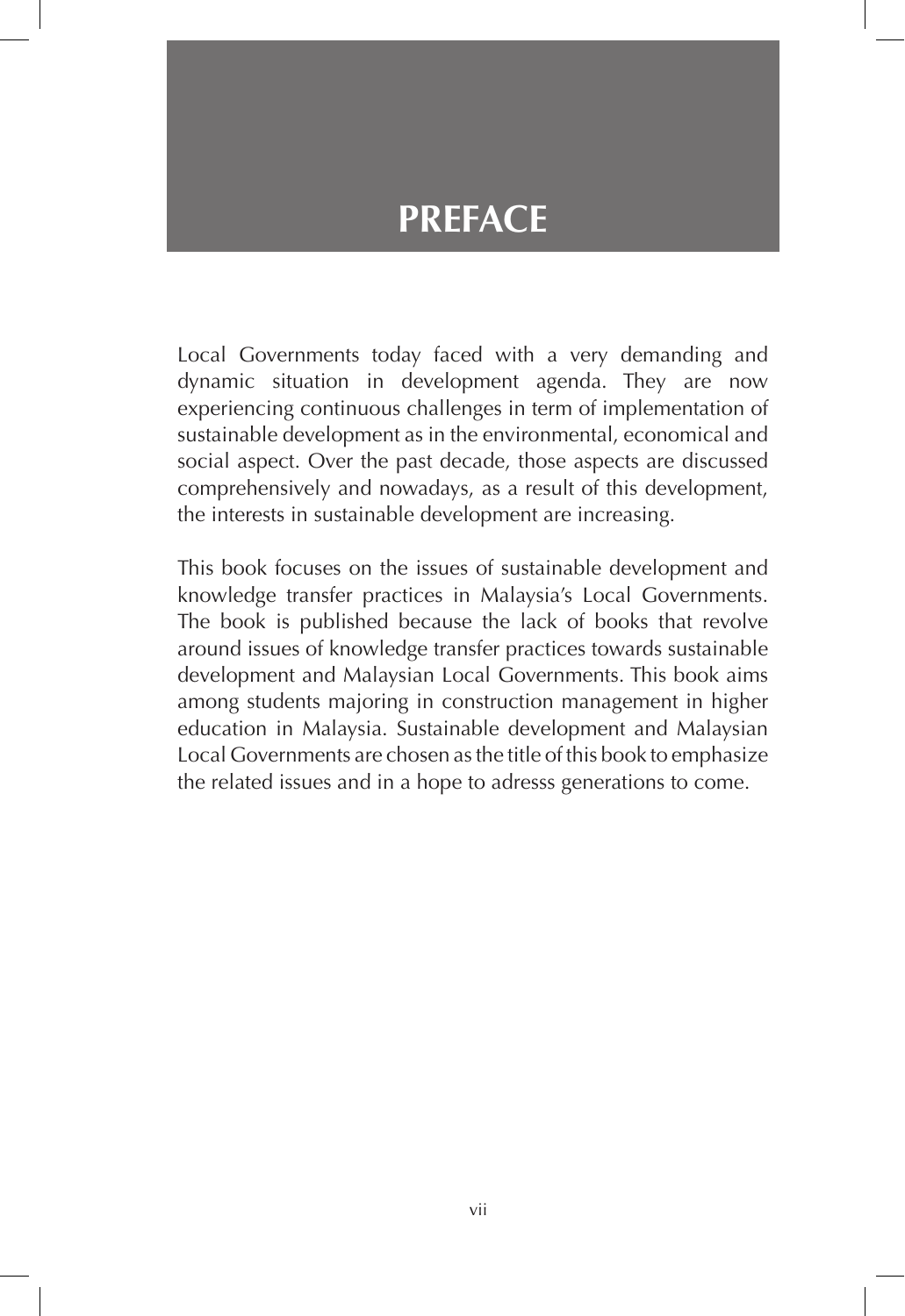# **Abbreviation**

| <b>CIDA</b>    | Canadian International Development Agency                                 |
|----------------|---------------------------------------------------------------------------|
| <b>GBI</b>     | Green Building Index                                                      |
| <b>LA21</b>    | Local Agenda 21                                                           |
| <b>LASD</b>    | Local Authorities for Sustainable Development                             |
| <b>MHLG</b>    | Ministry of Housing and Local Governments                                 |
| <b>OECD</b>    | Organisation for Economic Co-operation and<br>Development                 |
| <b>RM</b>      | Ringgit Malaysia                                                          |
| <b>SD</b>      | Sustainable Development                                                   |
| <b>SPSS</b>    | Statistical Package for Social Sciences                                   |
| <b>UNDP</b>    | United Nations Development Programme                                      |
| <b>UNESCAP</b> | United Nations Economic and Social Commission<br>for Asia and the Pacific |
| <b>UN</b>      | <b>United Nations</b>                                                     |
| <b>UNEP</b>    | United Nations Environment Programme                                      |
| UK             | United Kigdom                                                             |

 $\overline{\phantom{a}}$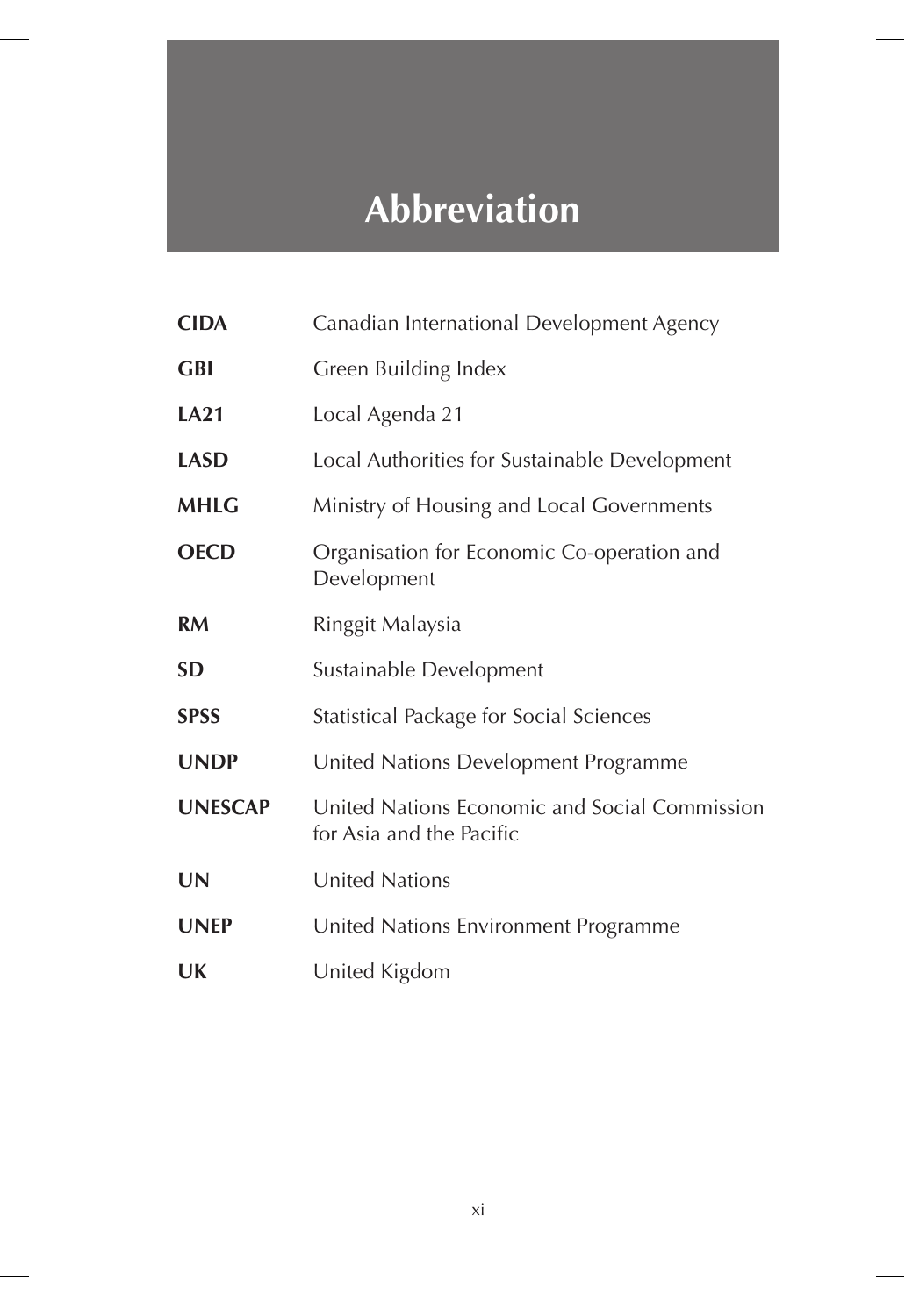*In a few decades, the relationship between the environment, resources and conflict may seem almost as obvious as the connection we see today between human rights, democracy and peace - Wangari Maathai (1940 - 2011), environmental activist, first African woman to receive the Nobel Peace Prize in 2004* 

#### **INTRODUCTION**

#### **1.1 Introduction**

This chapter presents the sustainable development concept, knowledge transfer practices' definition and the introduction of Malaysian Local Governments. It introduces a brief introduction for this book. The discussion is on the definition surrounding the area upon which this book is based. It begins with a brief discussion of the surrounding topic area and the associated perspectives.

#### **1.2 Sustainable Development**

Bruntland's definition of sustainable development is development that meets the needs of the present without compromising the ability of future generations to meet their own needs. Accordingly, when it comes to management-related activities, an international approach to achieving sustainable consumption patterns are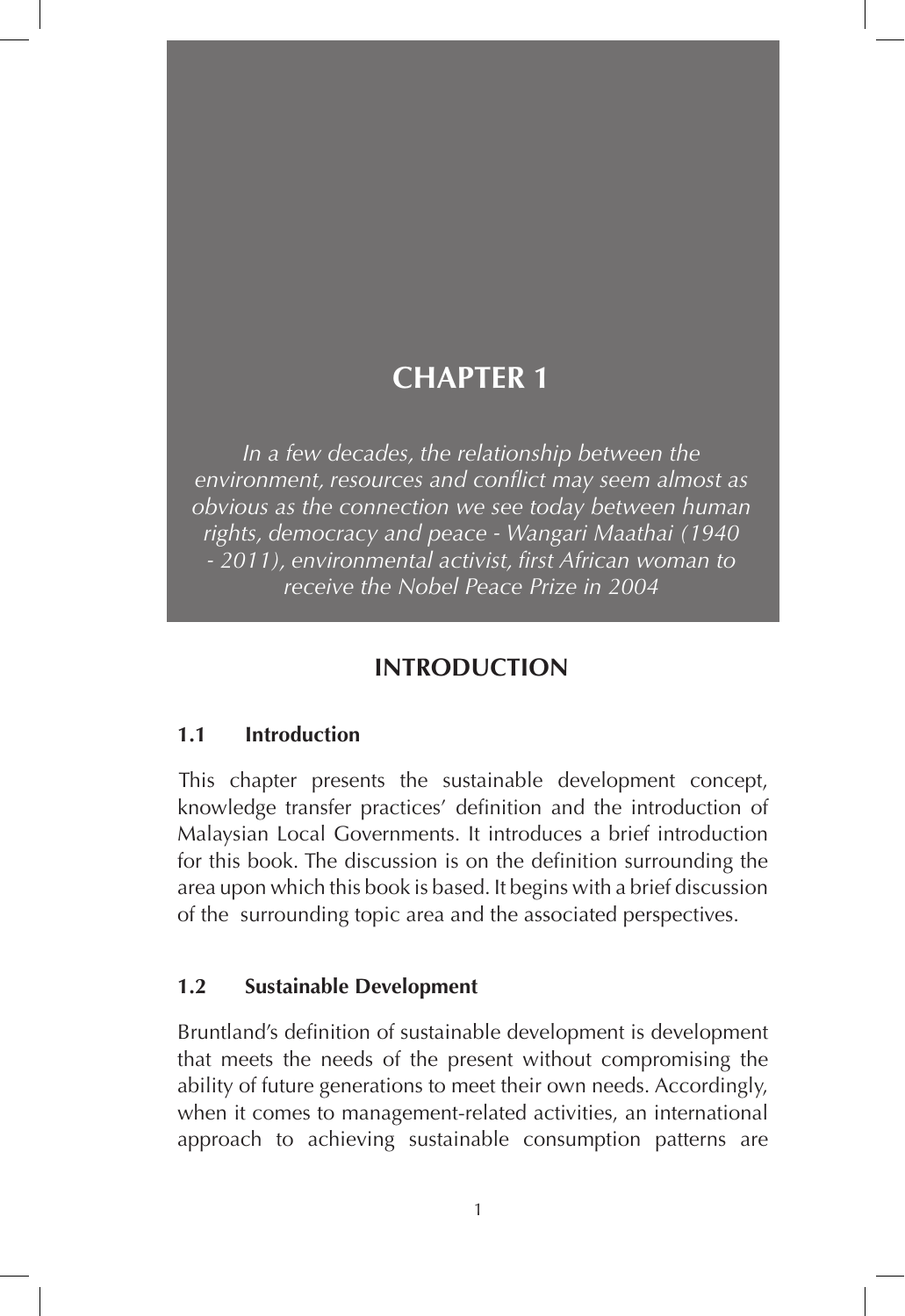*The future belongs to those who prepare for it today - Malcolm X*

#### **SUSTAINABLE DEVELOPMENT**

#### **2.1 Introduction**

This chapter discusses the views of the literature relevant to sustainable development. It explores the matter related to sustainable development, knowledge transfer practices and Local Governments. It begins with a brief discussion of standpoint surrounding the associated ideas of sustainable development and from various perspectives. Accordingly, this chapter presents the sustainable development concept and definition and further discussion in relation to knowledge transfer practices at the Local Governments.

#### **2.2 Sustainable Development**

Since the 1992 Earth Summit in Rio, when Agenda 21 was formulated as the international blueprint for sustainable development, all sectors of society have been in the process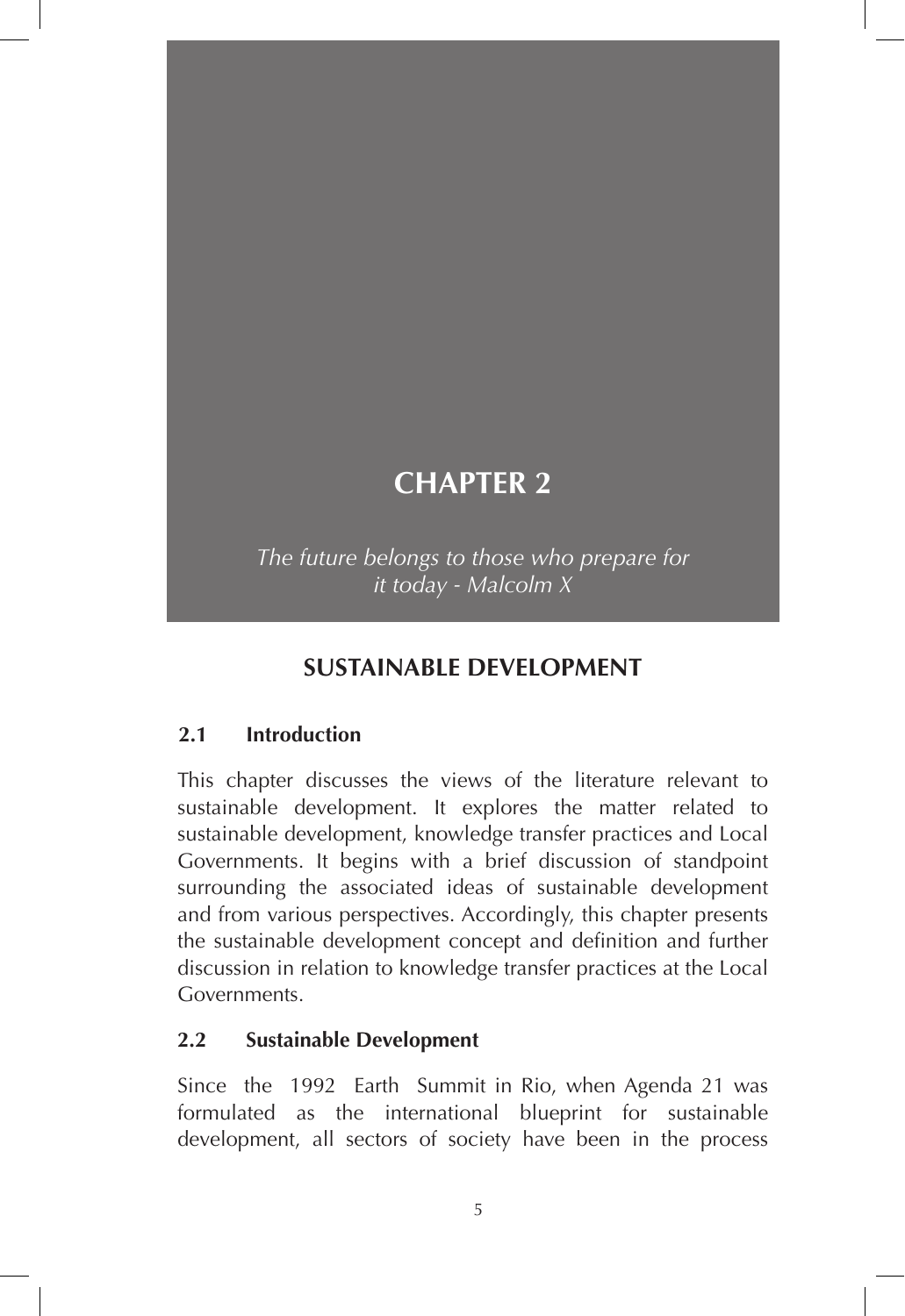"Knowledge can mean information, awareness, knowing, cognition, sapience, cognizance, science, experience, skill, insight, competence,know-how, practical ability, capability, learning, wisdom, certainty, and so on. The definition depends on the context in which the term is used." –Karl-Erik Sveiby, The New Organizational Wealth

### **KNOWLEDGE TRANSFER PRACTICES**

#### **3.1 Introduction**

This chapter discusses the views of the literature with regards to knowledge transfer practices. The discussion is on the consideration surrounding the area upon which this book is based. It begins with a brief discussion on knowledge transfer practices and the associated perspectives. Accordingly, this chapter disclose the knowledge transfer practices' definition and further discussion in relation to Local Governments' practices towards sustainable development.

#### **3.2 Knowledge Transfer**

Knowledge transfer is important and that the value of an organisation does not only depend on the material assets anisation for example buildings and equipment. It should be the knowledge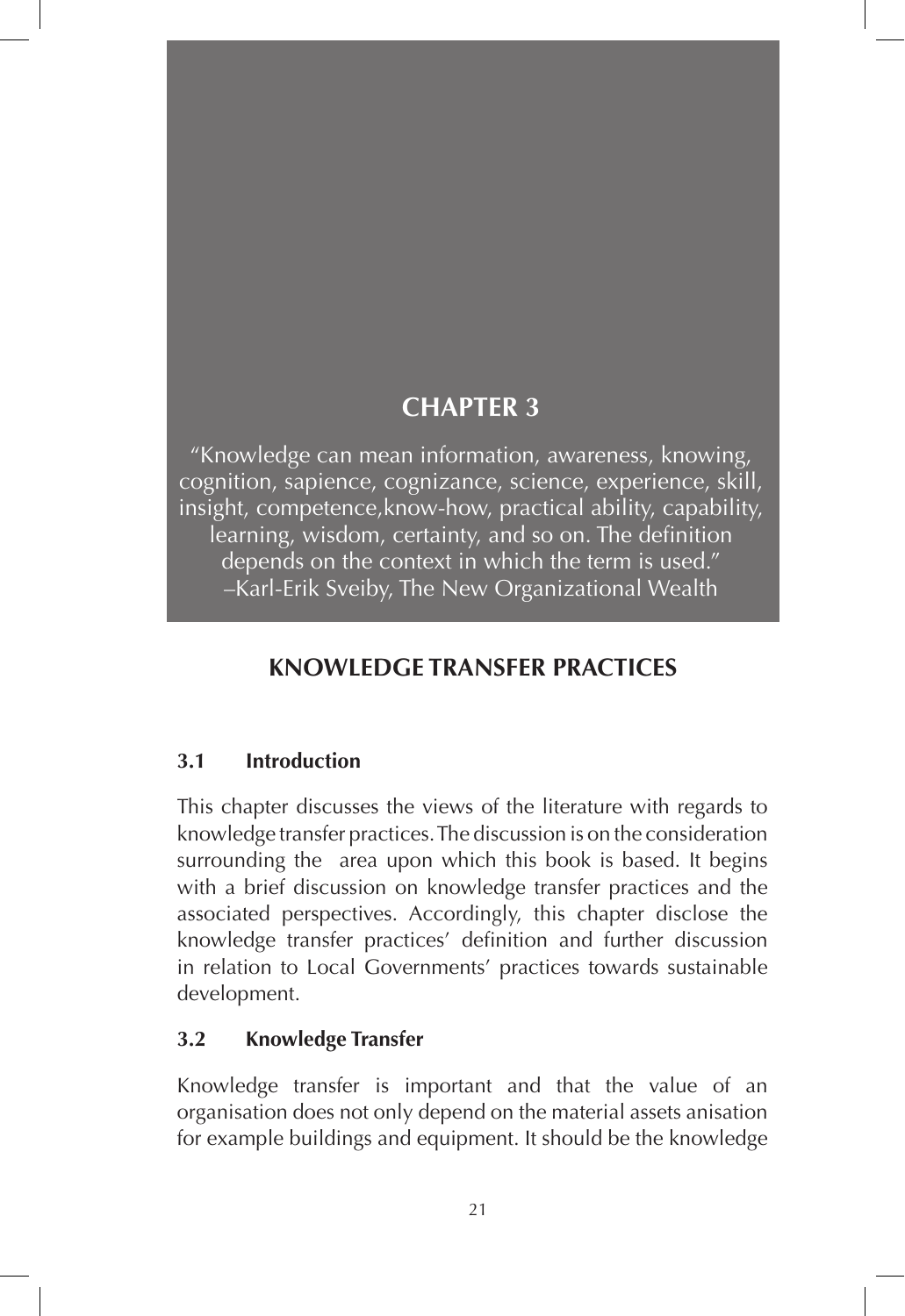*If we knew what it was we were doing, it would not be called research, would it? Albert Einstein* 

#### **THE SIGNIFICANCE OF KNOWLEDGE TRANSFER PRACTICES TOWARDS SUSTAINABLE DEVELOPMENT AT MALAYSIAN LOCAL GOVERNMENTS**

#### **4.1 Introduction**

This chapter discusses the views of the literature with regards to knowledge transfer practices towards sustainable development at Malaysian Local Governments. The discussion is on the consideration surrounding the topic which this book is based on. It begins with a brief discussion of standpoint surrounding the topic and associated issues from selected perspectives. Accordingly, this chapter disclose the knowledge transfer practices in relation to Local Governments' practices towards sustainable development.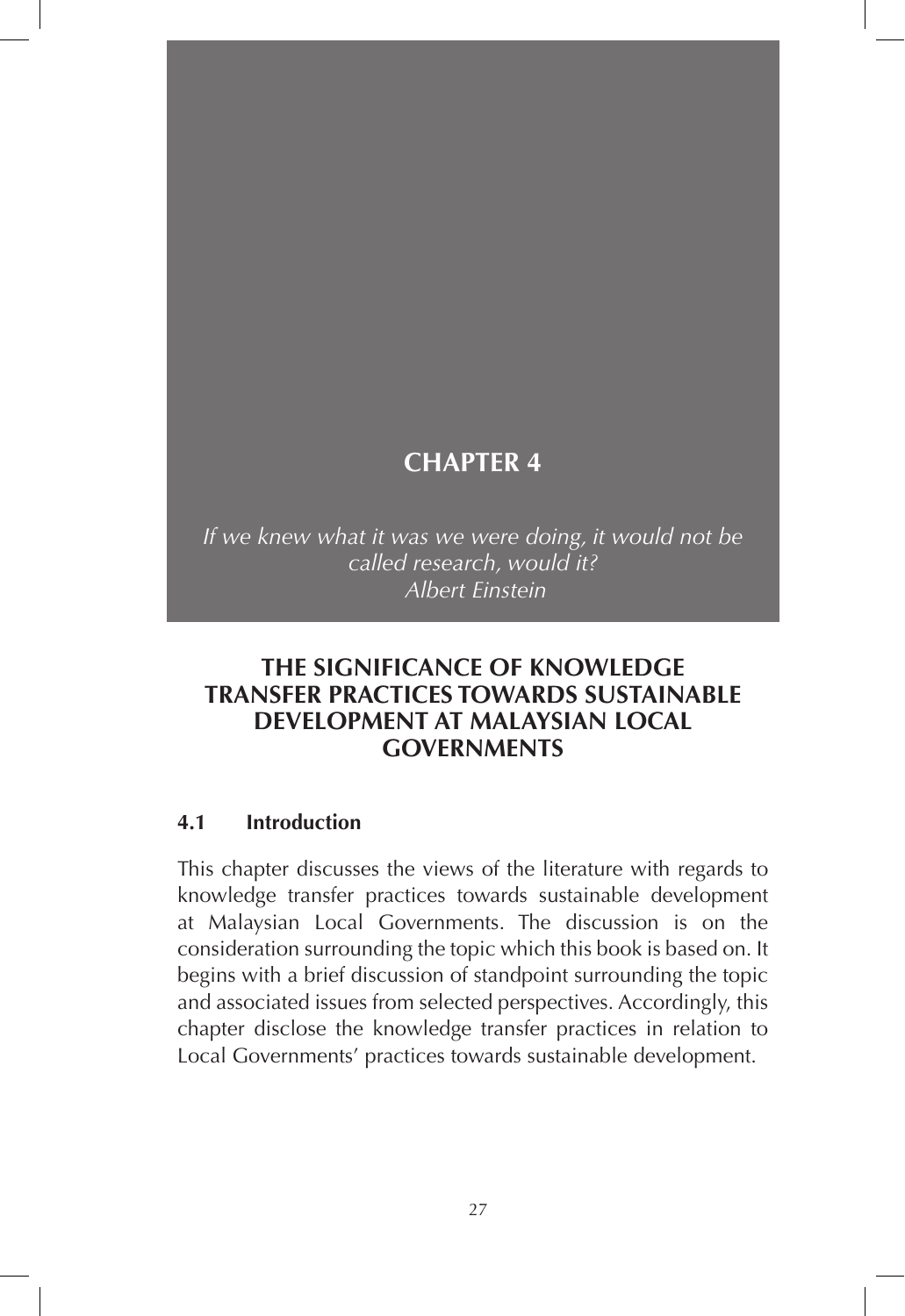*Good governance has 8 major characteristics. It is participatory, consensus oriented, accountable, transparent, responsive, effective and efficient, equitable and inclusive and follows the rule of law. It assures that corruption is minimized, the views of minorities are taken into account and that the voices of the most vulnerable in society are heard in decision-making. It is also responsive to the present and future needs of society*.

United Nations Social and Economic Commission for Asia and the Pacific

#### **THEORITICAL CONCEPT OF KNOWLEDGE TRANSFER PRACTICES TOWARDS SUSTAINABLE DEVELOPMENT FOR MALAYSIAN LOCAL GOVERNMENTS**

#### **5.1 Introduction**

This chapter discusses the views of the literature with regards to knowledge transfer towards sustainable development at Malaysian Local Governments. The discussion is on the consideration topic upon which this book is based on. Accordingly, this chapter disclose the knowledge on Malaysian Local Governments and its relationship with the practices towards sustainable development.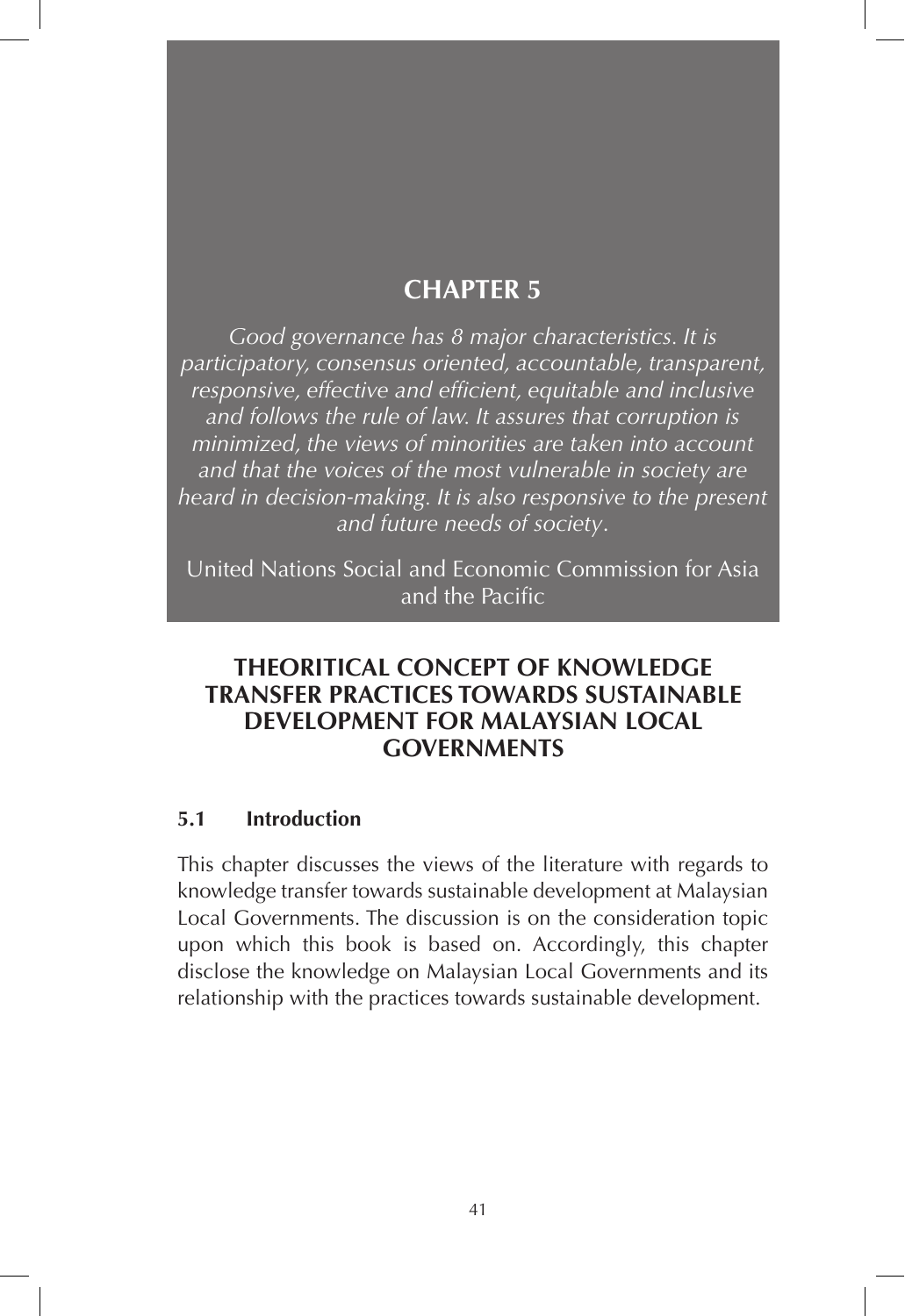*Knowledge exists potentially in the human soul like the seed in the soil; by learning the potential becomes actual.*

*Al Ghazali*

### **CONCLUSION**

#### **6.1 Introduction**

This chapter explains the development of framework for this book and consequently to conclude this book. This chapter outlines several sections which explain the whole topic of this book. Subsequently, highlights the main topic of this book and the recommendations for future research. To address these, Chapter 2 and 3 discussed the process of framework development and Chapter 4 and 5 discussed the overall literature review. This chapter is designed as an opportunity to address the objectives of this book.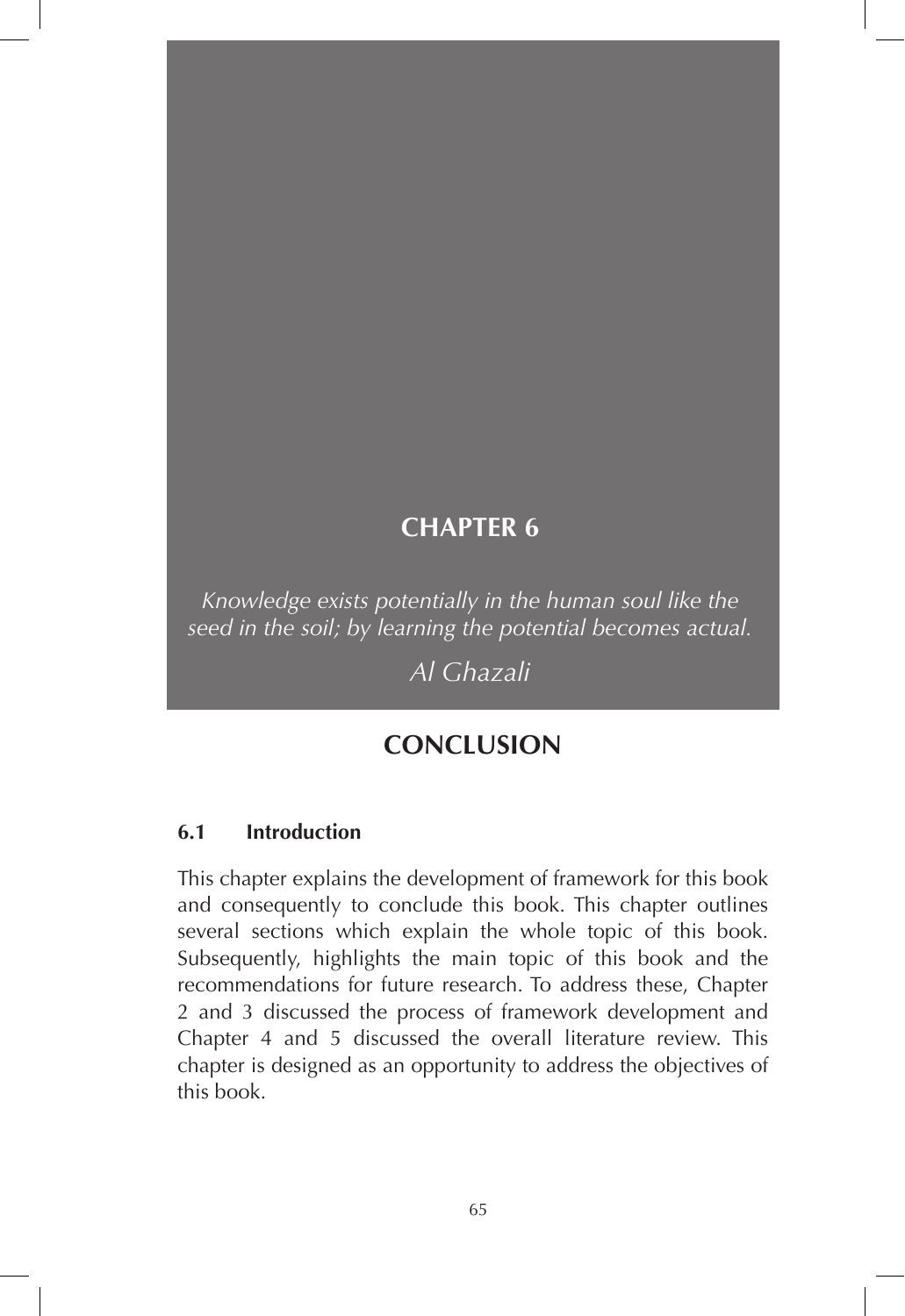# **Bibliography**

- A Manaf, H. (2012). *The Influence of Knowledge Sharing On Performance among Malaysian Public Sector Managers and the Moderating Role of Individual Personality*. University of Hull. Available at: https://hydra.hull.ac.uk/ catalog/hull:6378.
- A Rahman, H., Abdullah, A.A. & Zakaria, H. (2011). Planning Process of Development Project in the Malaysian Context: A Crucial Brief Overview. , 1(2), pp.74–81.
- Abdul Rashid, A. (2013). The MURNInets. In *43rd Annual Conference of the Urban Affairs Association (UAA)*. San Francisco California,United Stateerica.
- Abdullah, F., Mohamed, S, Shuhana et al. (2009). Provision of Barrier-Free Environment at Waterfront Development in Malaysia. In *International Conference on Universal Design in the Built Environment, "Musawah: Sharing the World."*KL: Kulliyyah of Architecture & Environmental Design, IIUM.
- Adams, W.M. (2007). Green Development Theory? Environmentalism and Sustainable Development. In *Power of Development*. pp. 87–99.
- Adams, W.M. (2012). The Future of Sustainability: Re-thinking Environment and Development in the Twenty-First Century. In *Sustainability*. pp. 71–78.
- Adeloye, M. (2011). The Implication of Global Economic Recession on Sustainable Housing in Lagos Megacity. *International Buiness*, 4, pp167–175.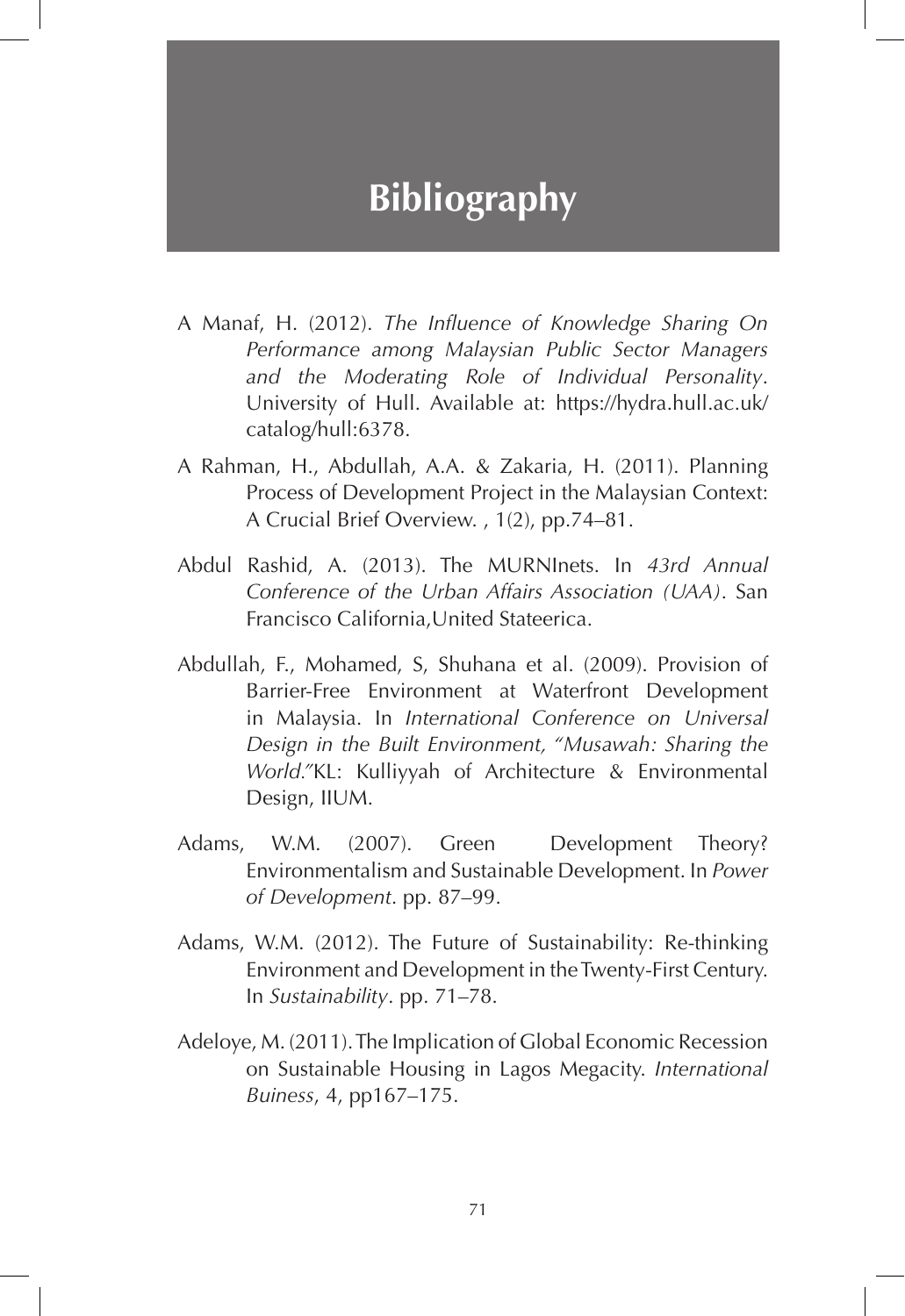- Ahmd, R. (2002). Forging as Sustainable Development Model: The Malaysian Wway. *Development*, 45, pp.74–79.
- Alavi, M. & Leidner, D.E. (1999). Knowledge management systems: issues, challenges, and benefits. *Communications of the AIS*, 1(2es), p.1.
- Alipour, F., Idris, K. & Karimi, R. (2011). Knowledge Creation and Transfer: Role of Learning Organization. *International Journal of Business Administration*, 2, pp.61–67.
- Almazan, R.S. et al. (2011). Local Government Websites: Cases Of Innovation And Best Practices In Mexico. In *ACM International Conference Proceeding Series*. pp. 349–350.
- Amundsen, E.S. & Asheim, G. (1991). The Notion of Sustainable Development. *Environmental Economics*, pp.10–14.
- Atan, R. et al. (2010). Financial Performance of Malaysian Local Authorities: A Trend Analysis. In *Science and Social Research (CSSR), 2010 International Conference on*. pp. 271–276.
- Atkinson, D. (2002). Local Government , Local Governance and Sustainable Development Getting the Parameters Right Free download from www.hsrcpress.ac.za.
- Awang, A.H., Hussain, M.Y. & Malek, J.A. (2008). Promoting Knowledge Transfer in Science and Technology: A Case Study of Technology Park Malaysia (TPM). *Croatian Economic Survey*, pp.95–113.
- Bacot, H., McCoy, B. & Plagman-Galvin, J. (2002). Municipal commercial recycling - Barriers to success. *American Rf Public Administration*, 32, pp.145–165.
- Bajo, M.T. et al. (2001). Comprehension and memory processes in translation and interpreting. *Quaderns Revista de traducci*, 6, pp.27–31.
- Baker, S. (2009). In Pursuit of Sustainable Development: A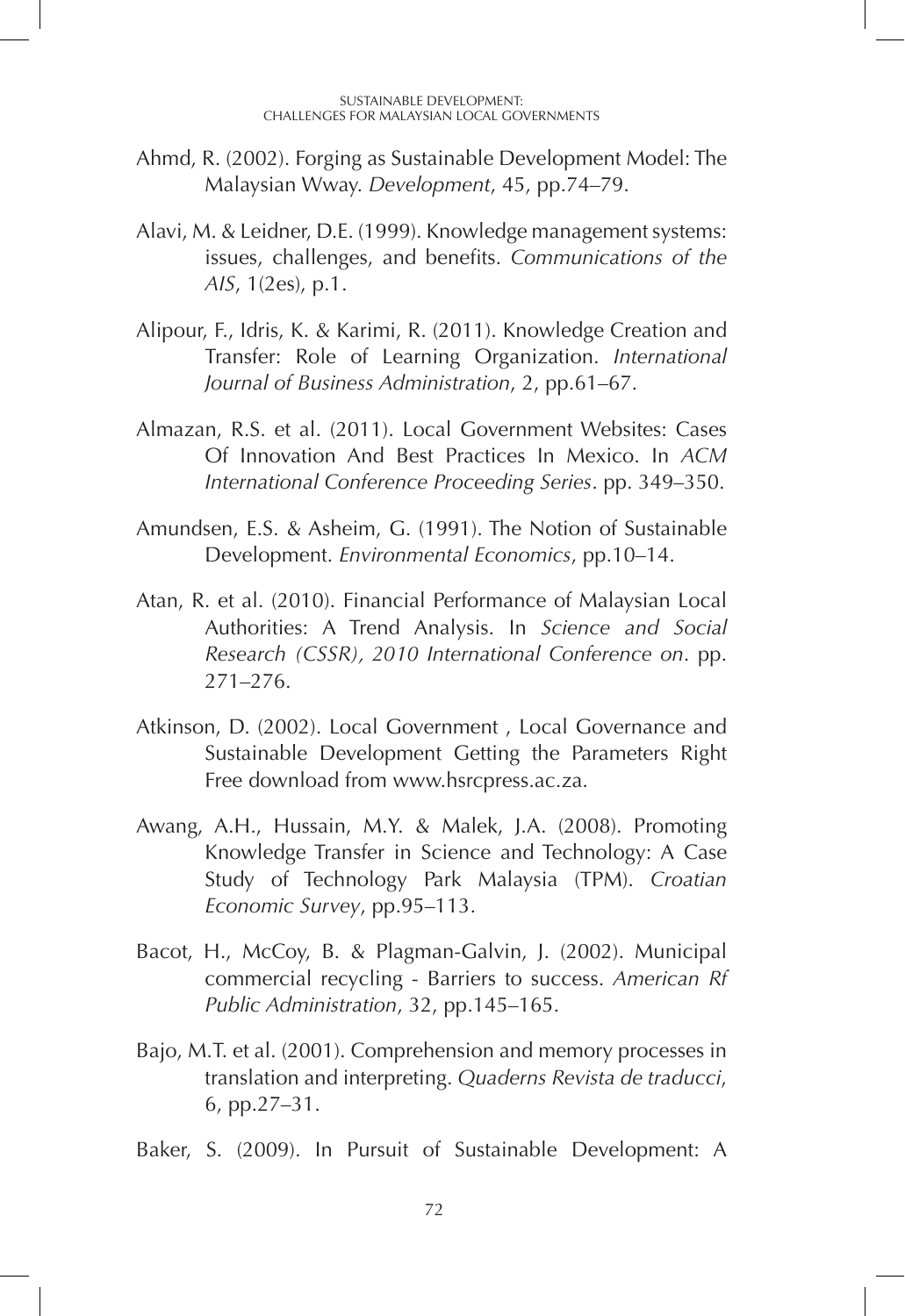#### BIBLIOGRAPHY

Governance Perspective. In *8th International Conference of* y, P.C., 2000. What is knowledge management ? , pp.1– 10.

- Barrutia, J., Aguado, I. & Echebarria, C.(2007). Networking for Local Agenda 21 implementation: Learning from experiences with Udaltalde and Udalsarea in the Basque autonomous community. *Geoforum*, 38, pp.33–48.
- Bender, S. & Fish, A. (2000). The Transfer Of Knowledge and The Retention of Expertise: The Continuing Need for Global Assignments. *Journal of Knowledge Management*, 4, p.125.
- Berkes, F. (2009). Evolution of co-management: role of knowledge generation, bridging organizations and social learning. *Journal of environmental management*, 90(5), pp.1692– 1702.
- Berkhout, F. et al. (2010). Sustainability experiments in Asia: innovations shaping alternative developme*estigating Local Knowledge: New Directions, New Approaches*,
- Bourdeau, L. (1999). Sustainable development and the future of construction: a comparison of visions from various countries. *Building Research and Information*, 27, pp.355– 367.
- Boyd, S.F. (2001). Sustainable Communities and the Future of Community Movements. *National Civic Review*, 90(4), p.385. Available at: http://search.ebscohost.1997. *Evaluation of the built environment for sustainability*,
- Bratianu, C. (2010). A critical analysis of the Nonaka's model of knowledge dmics. *Proceedings of the 2nd European Conference on Knowledge …*, 8, pp.193–200.
- Bueren, E. Van & Heuvelhof, E. Ten. (2005). Improving governance arrangempport of sustainable cities. *Environment and Planning B Planning and Design*, 32, pp.47–66.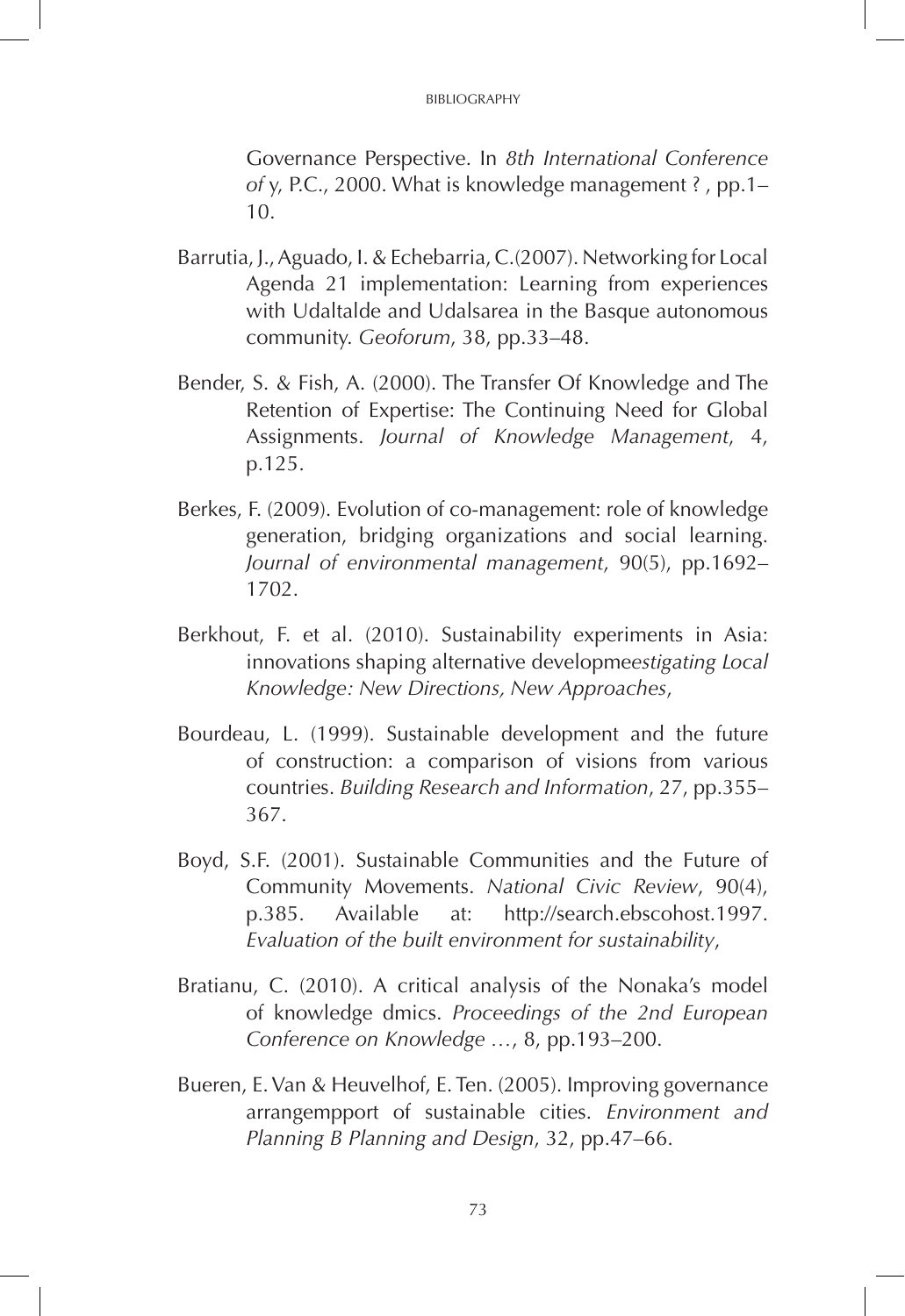- Bulkeley, H. (2010). Urban sustainability : learning from best practice ? *Environment and Planning - Part A*, 38, pp.1029– 1044.
- Burwell, D. (2008). Sustainable Automobile Transport: Shaping Climatge Policy. *Journal of the American Planning Association*, 74, p.2p.
- Buys, L. et al. (2005). Smart housing and social sustainability: Learning from the residents of Queensland's Research House. *Australian Journal of Emerging Technologies and Society*, 3, pp.43–57.
- CAGIN, (2001). *Sustainable Penang Initiative*, Penang.
- Chan, N.W. (2012). Managing Urban Rivers and Water Quality in Malaysia for Sustainable Water Resources. *International Journal of Water Resources Development*, 28, pp.343–354.
- Chatelain-ponroy, S. (2012). The sustainable development reporting : a new organizational practice in higher education institutions ? *28th EGOS Colloquium July 5–7 2012 Submission to subtheme 57 Designing Organizational Control Paths and Stakes of a PracticeBased Perspective*, pp.1–21.
- Chung, S.-S. & Lo, C.W.-H. (2007). The roles of grassroots local government in sustainable waste management in China. *International Journal of Sustainable Development World Ecology*, 14, pp.133–144.
- Courtney, R. (1999). CIB Agenda 21 and the building research community. *Building Research Information*, 27, pp.373– 377.
- Crabtree, L. & Hes, D. (2009). Sustainability Uptake in Housing in Metropolitan Australia: An Institutional Problem, Not a Technological One. *Housing Studies*, 24, pp.203–224.
- Creswell, J.W. (2003). Chapter One, "A Framework for Design." *Research delitative quantitative and mixed methods*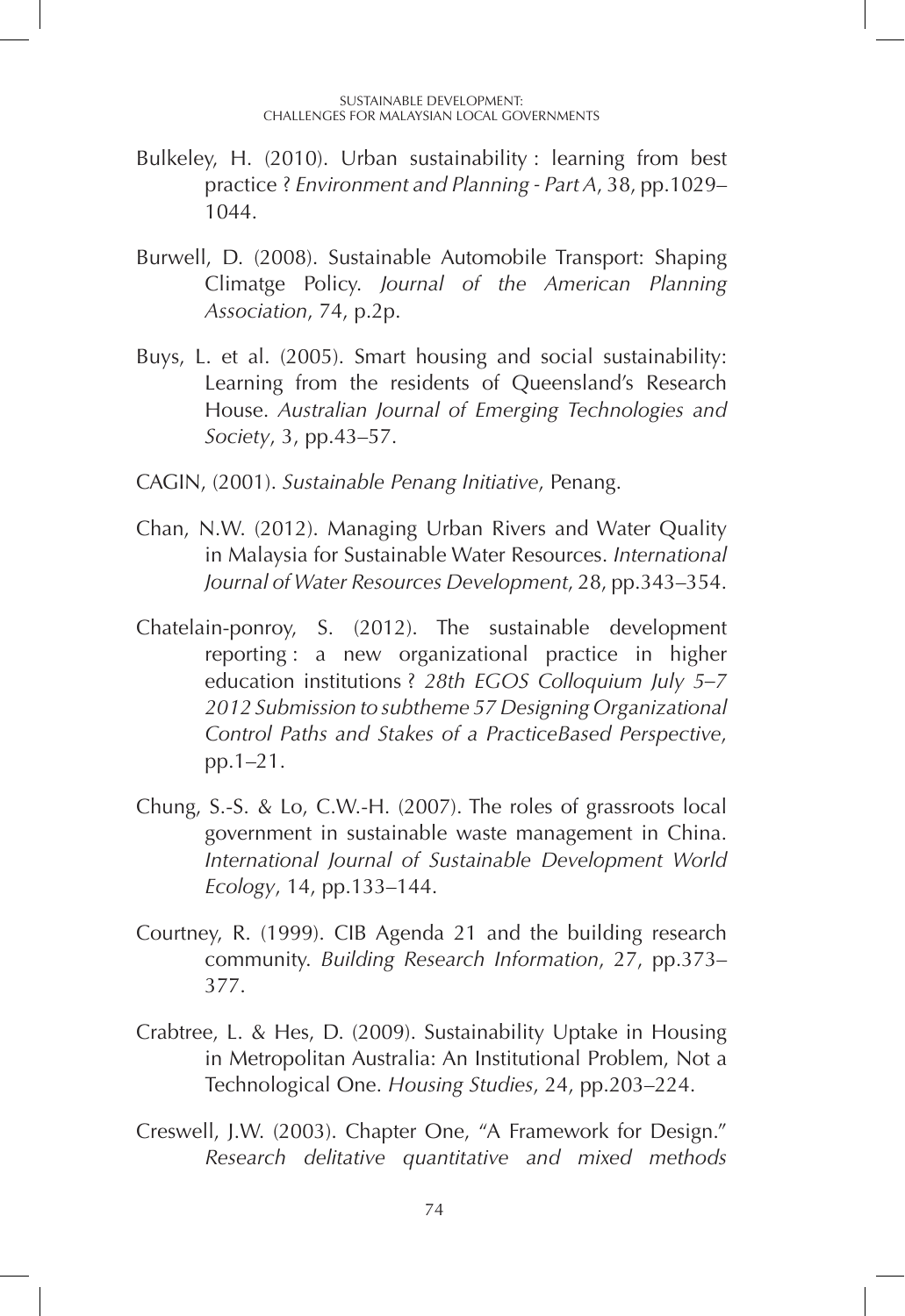*approaches*.

- Cushman, M. et al. (2002). Understanding sustainability as knowledge practice. In *British Academy of Management Conference 2002 Knowledge and Learning Track*. Available at: www.emeraldinsight. com/10.1108/01409170610690862.
- Dale, A. & Newman, L. (2005). Sustainable development, education and literacy. *International Journastainability in Higher Education*, 6, pp.351–362.
- Daniilidis, C.I. et al. (2010). A systematic approach to design a knowledge transfer framework for process improvement projects. *Industrial Engineering and Engineering Management IEEM 2010 IEEE International Conference on*, pp.183–187.
- Dasgupta, S. & Tam, E.K.L. (2005). Indicators and framework for assessing sustainable infrastructure. *Canadian Journal of Civil Engineering*, 32, pp.30–44.
- DNFF. (2012). Draft National Policy Planning Framework 2011. Available at: http://www.communities.gov.uk/documents/ planningandbuilding/pdf/1951811.pdf.
- Dola, K. & Mijan, D. (2006) . Public Participation in Planning for Sustainable Development : Operational Questions and Issues. , 1(1), pp.1–8.
- Donate, M.J. & Guadamillas, F. (2010). The Effect of Organizational Culture on Knowledge Management Practices and Innovation. *Knowledge and Process Management*, 17, pp.82–94.
- Drexhage, J. & Murphy, D. (2012). Sustainable Development : From Brundtland to Rio 2012. *New York*, p.26.
- Elias, A.A. et al. (2004). Analyzing Stakeholder Dynamics in Environmental Conflict : A New Zealand Transport Infrastructure Project. *Proceedings of the 22nd International*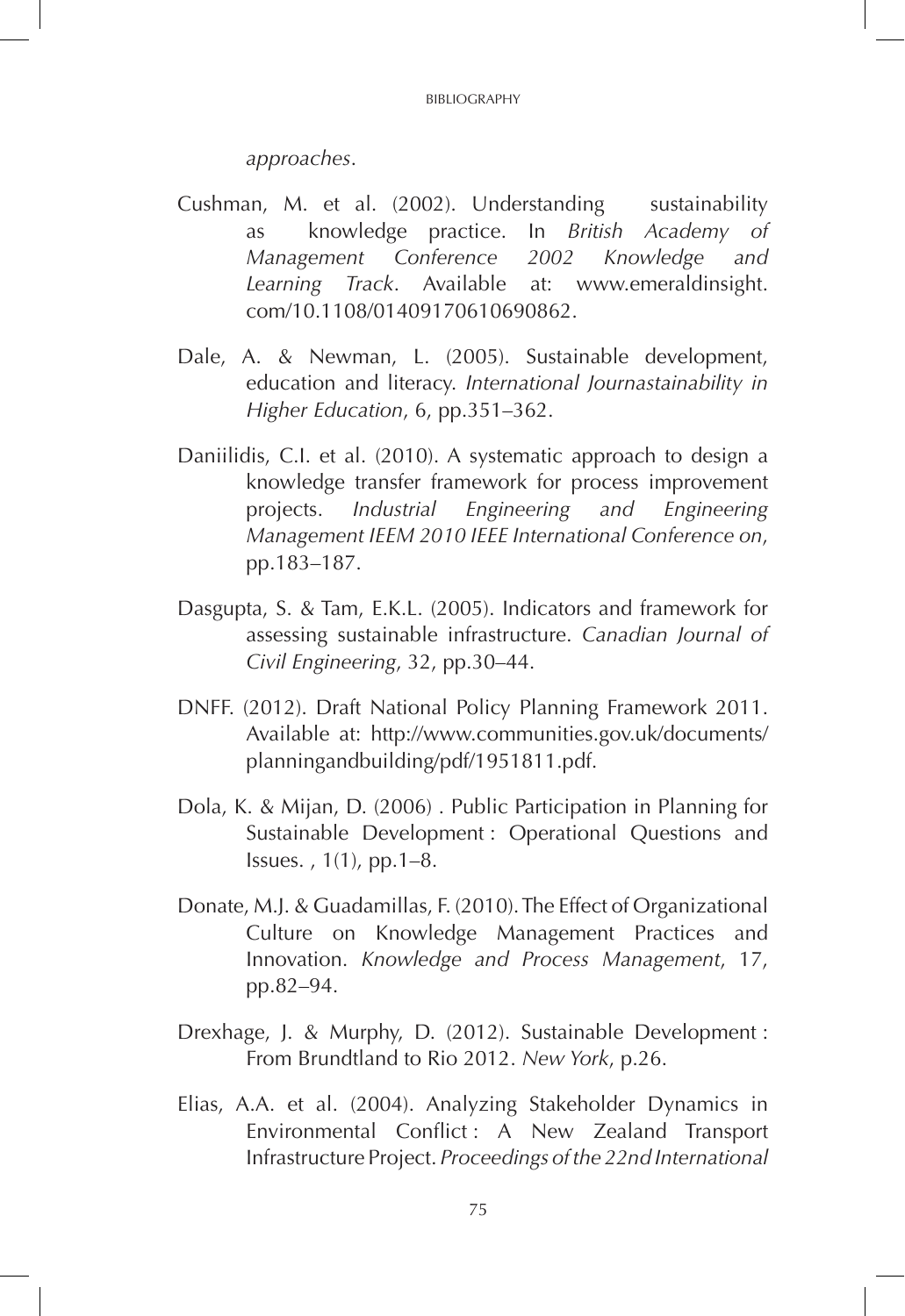#### SUSTAINABLE DEVELOPMENT: CHALLENGES FOR MALAYSIAN LOCAL GOVERNMENTS

*Conference of the System Dynamics Society*.

- Endut, A.F., Mustapa, S.I. & Peng, L.Y. (2011). Role of knowledge institution in achieving sustainable development: UNITEN experience. In *15th International Conference on ISO & TQM (15-ICIT), 26--28 July*.
- Evans, B.O.B. & Theobald, K. (2003). POLICY AND PRACTICE LASALA : Evaluating Local Agenda 21 in Europe. *Journal of Environmental Planning and Management*, 46(September), pp.781–794. Available at: http://www.tandfonline.com/ doi/abs/10.1080/0964056032000138481.
- Fowler, K. (2012). Triple Bottom Line Assessment: Practical Tools for Local Government. In *PROCEEDINGS OF THE RESILIENT CITIES 2012 CONGRESS*.
- Funaki, K. & Adams, L. (2010). Chapter 16 Japanese Experience with Efforts at the Community Level Toward a Sustainable Economy: Accelerating Collaboration Between Local and Central Governments. In *Sustainable Communities*. pp. 243–261.
- Gao, H.G.H. & Feng, Q.F.Q. (2010). Some thoughts on sustainable transport management. *Advanced Management Science ICAMS 2010 IEEE International Conference on*, 3.
- Gibson, R.B. (2005). Governance for sustainable development : moving from theory to practice René Kemp \* and Saeed Parto. *Alternatives Journal*, 8, pp.12–30.
- Giuliani, E. (2008). Multinational Corporations and Patterns of Local Knowledge Transfer in Costa Rican High-Tech Industries. *Development and Change*, 39, pp.385–407.
- Goh, (2002). Managing effective knowledge transfer: an integrative framework and some practice implications. *Journal of Knowledge Management*, 6, pp.23–30.
- Greene, D.L. & Wegener, M. (1997). Sustainable transport. *Journal of Transport Geography*, 5, pp.177–190.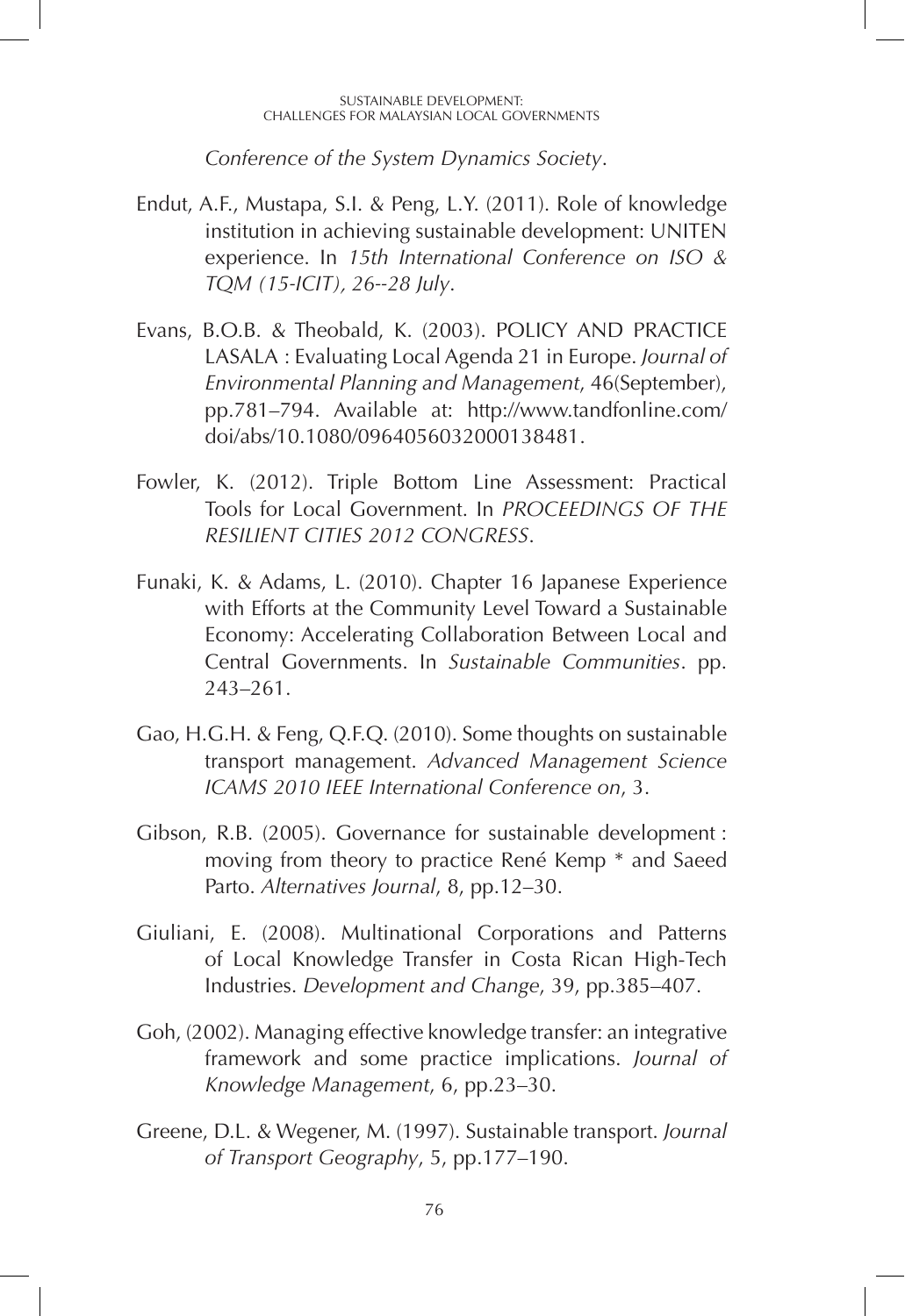- Greenwood, R. & Stewart, J.D. (1986). The Institutional and Organizational Capabilities of Local Government. *Public Administration*, 64, pp.35–51.
- Griffith, T.L. & Sawyer, J.E. (2006). Supporting technologies and organizational practices for the transfer of knowledge in virtual environments. *Group Decision and Negotiation*, 15, pp.407–423.
- Guo, H. & Suo, Z. (2011). Structural model of the capability of enterprises sustainable development. *MSIE 2011*, pp.962– 965.
- Haet al. (2009). Influencing factors on sustainable development: a case study in Quang Tri province, Vietnam. *Environment, Development and Sustainability*, 12(1), pp.103–116. Available at: http://link.springer.com/10.1007/s10668- 008-9183-y [Accessed September 5, 2013].
- Han, S.S. (2010). Managing motorization in sustainable transport planning: the Singapore experience. *Journal of Transport Geography*, 18, pp.314–321.
- Handzic, M., Lagumdzija, A. & Celjo, A. (2009). Knowledge Management Technology in Local Government. *IGI Global*, pp.2373–2379.
- Hartley, J., Butler, M.J.R. & Benington, J. (2002). Local government modernisation: UK and comparative analysis from an organizational perspective. *Public Management Review*, 4, pp.387–404.
- Hawkins, C. V & Wang, X. (2011). Sustainable Development Governance: Citizen Participation and Support Networks in Local Sustainability Initiatives. *Public Works Management Policy*, 17, pp.7–29.
- Hester, A. (2008). Innovating with Organizational Wikis : Factors Facilitating Adoption and Diffusion of an Effective Collaborative Knowledge Management System. *Knowledge*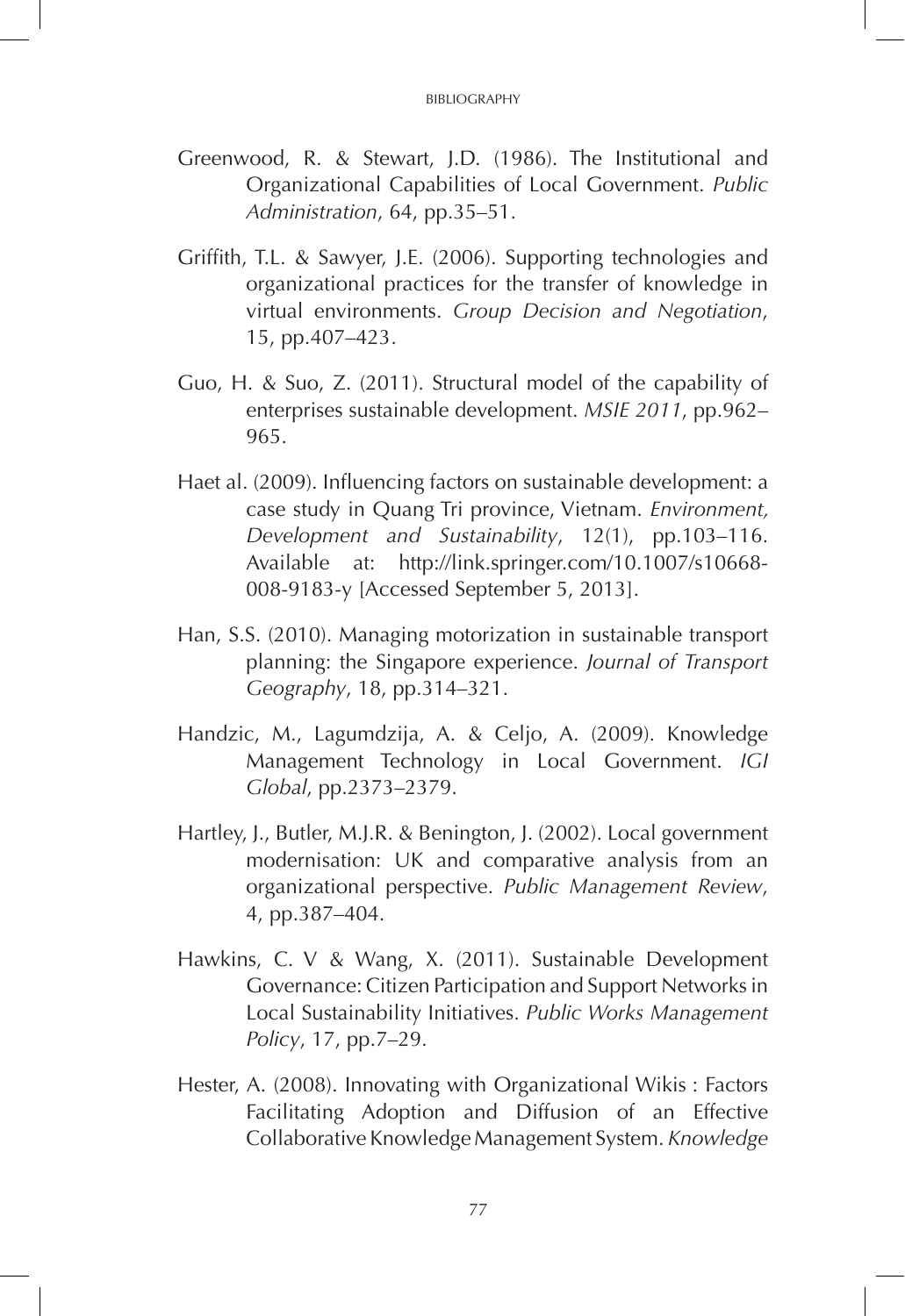#### SUSTAINABLE DEVELOPMENT: CHALLENGES FOR MALAYSIAN LOCAL GOVERNMENTS

*Creation Diffusion Utilization*, pp.161–163.

- Hezri, A.A. (2004). Sustainability indicator system and policy processes in Malaysia: a framework for utilisation and learning. *Journal of Environmental Management*, 73, pp.357–371.
- Hopwood, B., Mellor, M. & O'Brien, G. (2005). Sustainable development: mapping different approaches. *Sustainable development*, 13(1), pp.38–52.
- Hsu, T.P. (2003). The level of sustainability (LOS) for urban transport. In *Sustainable World Volume 6*. pp. 741–750.
- Husin, A.R. (2006). *Malaysia ' s Economic Development with emphasis on Public-Private Collaboration*,
- Hussai, A.A. (2006). Administrative Modernization in the Malaysian Local Government : A Study in Promoting Efficiency, Effectiveness and Productivity. , 14(1), pp.51–62.
- Hwang, B.-G. & Tan, J.S. (2012). Green Building Project Management: Obstacles and Solutions for Sustainable Development. *Sustainable Development*, 20, pp.335–349.
- Idris, N.H. & Ismail, Z. (2011). Framework policy for sustainable construction in Malaysia. *2011 IEEE Symposium on Business Engineering and Industrial Applications ISBEIA*, pp.441–446.
- Ighalo, B.I.J.I. (2012). Sustainable Housing Development As A Panacea To Sustainable Environmental Management In Developing Countries. In *The Global Chinese Real Estate Congress GCREC 2012 Annual Conference*. pp. 1093– 1100.
- IIED. (2001). Sustainable Penang Initiative. Available at:http://www.iied.org/pubs/display. php?l=10&n=10&o=9140IIED&s=LA21).

Jacobs, a J. (2004). Federations of Municipalities: A Practical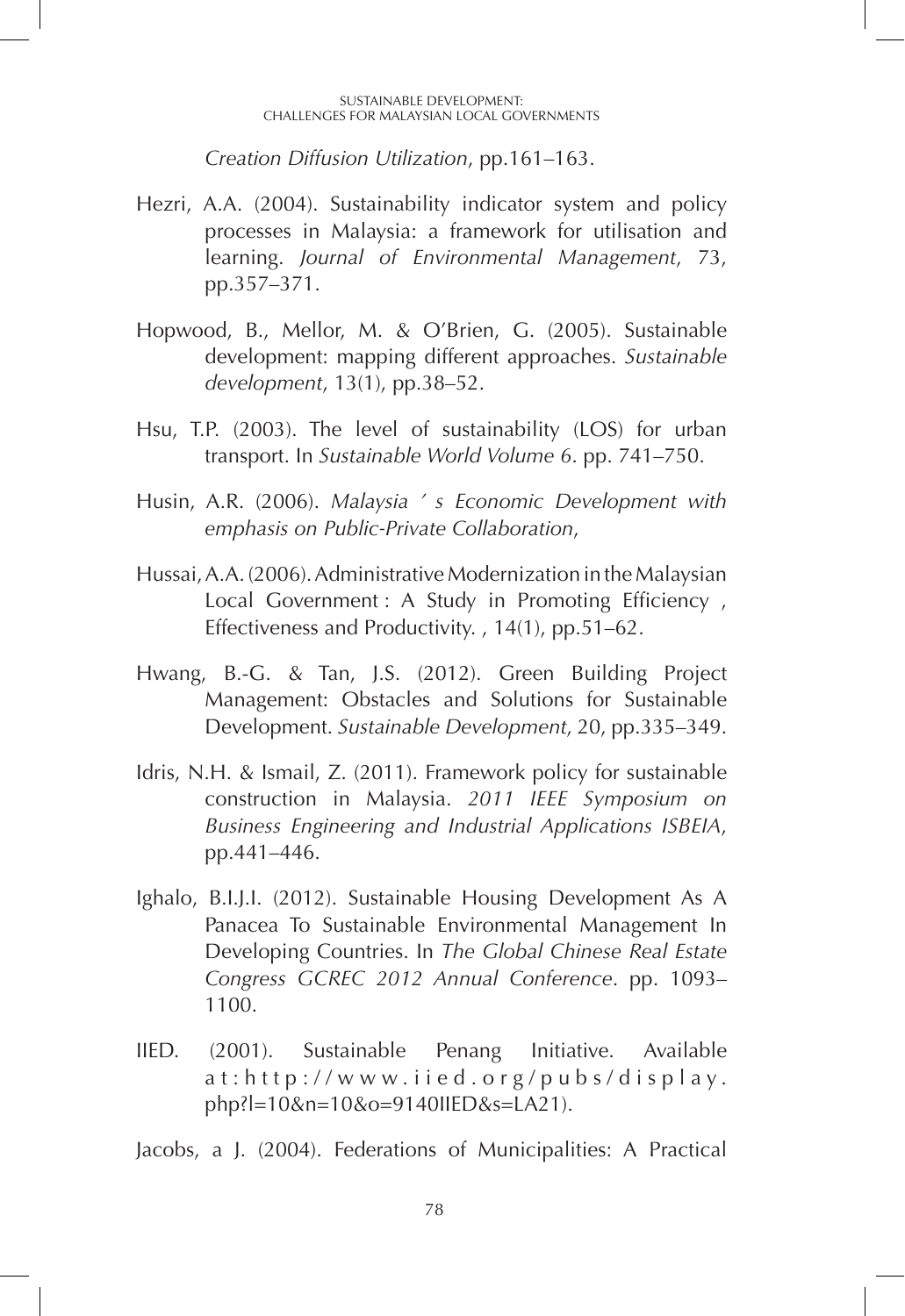Alternative to Local Government Consolidations in Japan? *Governance*, 17, pp.247–274.

- Jasimuddin, S., Connell, N.A.D. & Klein, J.H. (2010). Knowledge transfer frameworks: an extension incorporating knowledge repositories and knowledge administration. *Information Systems Journal*, 22, pp.195–209.
- Jasimuddin, S.M., Connell, N.A.D. & Klein, J.H. (2006). What Motivates Organisational Knowledge Transfer? Some Lessons from a UK-Based Multinational. *Journal of Information KnowledgenagementVol5*, 5, pp.165–171.
- Jeffery, C. (2006). Devolution and Local Government. *Publius The Journal of Federalism*, 36, pp.57–73.
- Jie, S.J.S. (2010). The sustainable development of highway transport in China. *Infrastructure Systems and Services Next Generation Infrastructure Systems for EcoCities INFRA 2010 Third International Conference on*, pp.1–4.
- Johar, F. (2004). Managing Sustainable Development Through Planning Conditions. *al Alam Bina*, 6(2), p.12.
- Ju, S., Jang, S.O. & Yoo, T. (2011). Major concepts and perspective of sustainability in housing content area: comparison of Home Economics textbooks of Korea and Japan. *International Journal of Consumer Studies*, 35, pp.578– 588.
- Juwana, I., Perera, B.J.C. & Muttil, N. (2009). Conceptual framework for the development of West Java water sustainability index. *Environmental Protection*, 62, pp.3343–3349.
- Kamara, J.M., Anumba, C.J. & Carrillo, P.M. (2002). A CLEVER approach to selecting a knowledge management strategy. *International Journal of Project Management*, 20, pp.205– 211.
- Kibert, C.J. (2007). The next generation of sustainable construction. *Building Research Information*, 35, pp.595–601.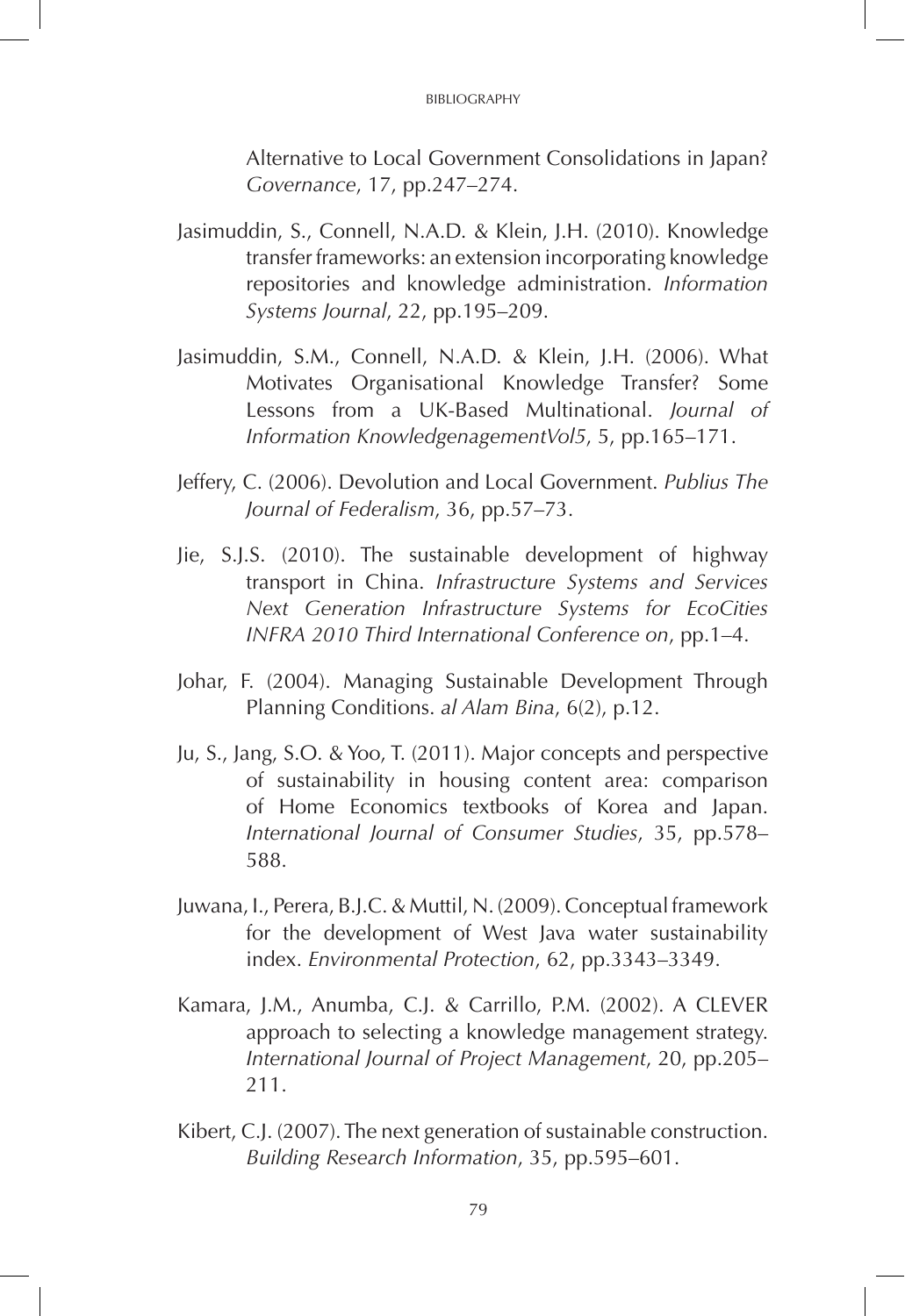- Kibert, C.J., Sendzimir, J. & Guy, B. (2000). Construction ecology and metabolism: natural system analogues for a sustainable built environment. *Construction Management and Economics*, 18, pp.903–916.
- Kizilaslan, N., Gürler, A.Z. & Kizilaslan, H. (2007). An Analytical Approach to Sustainable Development in Turkey. *Sustainable Development*, 266, pp.254–266.
- Lafferty, W. (2001). Local Agenda 21: The pursuit of sustainable development in subnational domains. In *How Green is the City Sustainability Assessment and the Management of Urban Environments*. pp. 63–84.
- Laffin, M. (2008). Local government modernisation in England : a critical review of the LGMA evaluation studies. *Local Government Studies*, 32, pp.109–125.
- LASD, L.A.S.D. (1997). Sustainable Development for Local Authorities Approaches , Experiences and Sour*eyond knowledge management*,
- Leroux, K. & Carr, J.B. (2007). Explaining Local Government Cooperation on Public Works. *Public Works Management Policy*, 12, pp.344–358.
- Li, Q. (2011). The combination of Human Resource Management and Knowledge Management in E-commerce environment. *2011 2nd International Conference on Artificial Intelligence Management Science and Electronic Commerce AIMSE*32–6435.
- Liyanage, C. et al. (2009). Knowledge communication and translation: A knowledge transfer model. *Journal of Knowledge Management*, 13, pp.118–131.
- Loraine, J.A. (1982). Population, environment, medicine and global sustainability. *Ecology of disease*, 1, pp.167–175.
- Low, S.P., Liu, J.Y. & Wu, P. (2009). Sustainable facilities: Institutional compliance and the Sino-Singapore Tianjin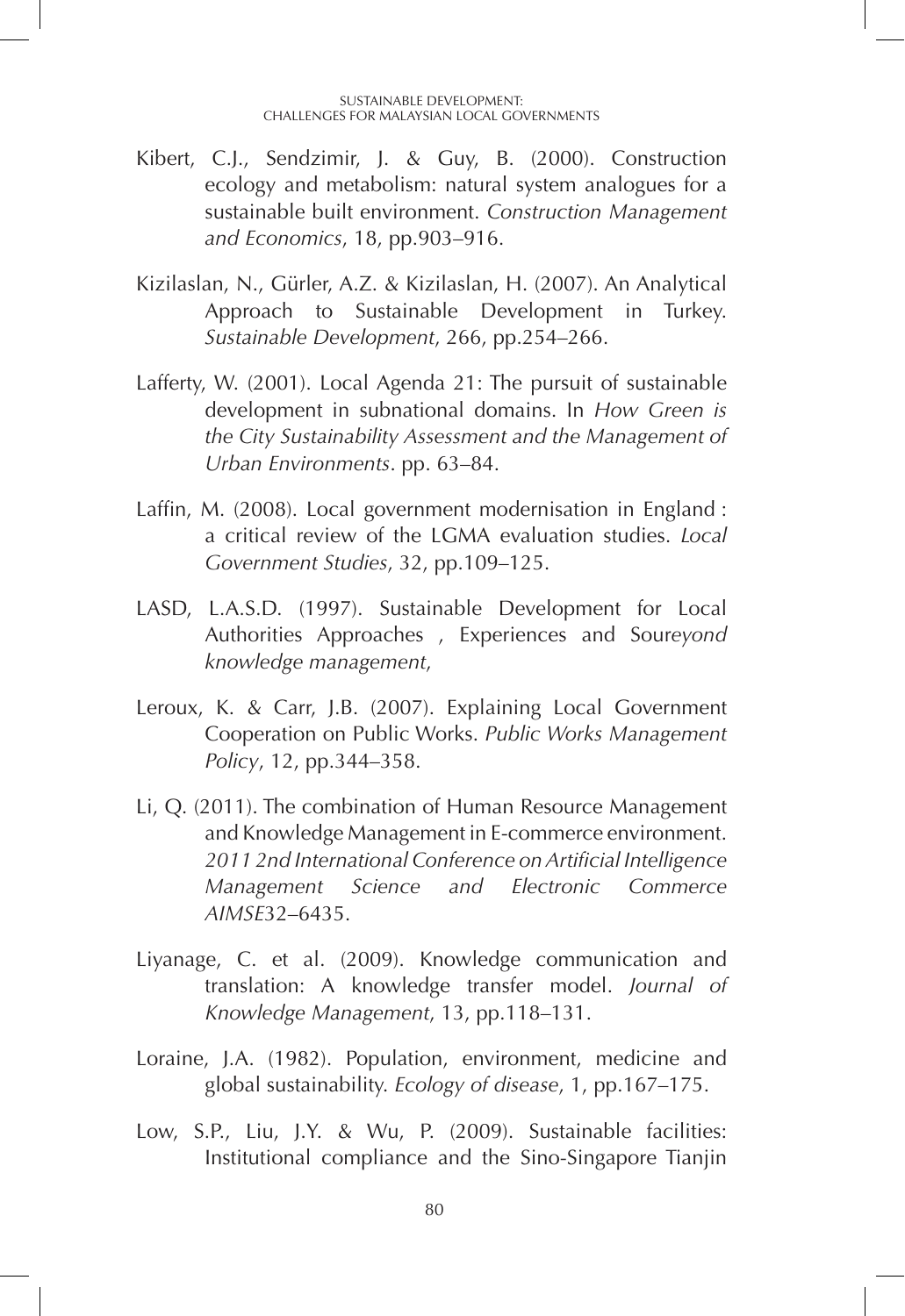Eco-city Project. *Facilities*, 27, pp.368–386.

- Lu, B., Yue, L. & Liao, X.W. (2006). Model research on tacit knowledge transfer of an organization by its external learning. *Xitong Gongcheng Lilun yu ShijianSystem Engineering Theory and Practice*, 26, pp.35–43.
- M Osman, M., S A Rashid, S.N. & Ahmad, N. (2008). No Title. In pp. 1–11.
- Magara, E.A., Bukirwa, J.B. & Kayiki, R.C. (2011). Knowledge transfer through internship: The EASLIS experience in strengthening the governance decentralisation programme in Uganda. *African Journal of Library Archives and Information Science*, 21, pp.29–40.
- Mäler, K.-G. (2008). Sustainable Development and Resilience in Ecosystems. *Environmental and Resource Economics*, 39, pp.17–24.
- Mbeng, L., Phillips, P. & Fairweather, R. (2010). Developing sustainable waste management practice: application of Q methodology to construct new strategy component in Limbe – Cameroon. *Waste Management*, pp.27–36.
- McLaren, D. (1998). Overcoming the Barriers to Effective National Sustainable Development Strategies: the role of environmental space analysis. *Local Environment*, 3, p.363.
- Meadowcroft, J. (2000). Sustainable Development: a New(ish) Idea for a New Century? *Political Studies*, 48, pp.370–387.
- Meadowcroft, J. (2009). What about the politics? Sustainable development, transition management, and long term energy transitions. *Policy Sciences*, 42, pp.323–340.
- Mei, Y., Wang, Z. & Cao, Z. (2011). Performance evaluation model of knowledge transfer. In *2011 2nd International Conference on Artificial Intelligence Management Science and Electronic Commerce AIMSEC 2011 Proceedings*. pp.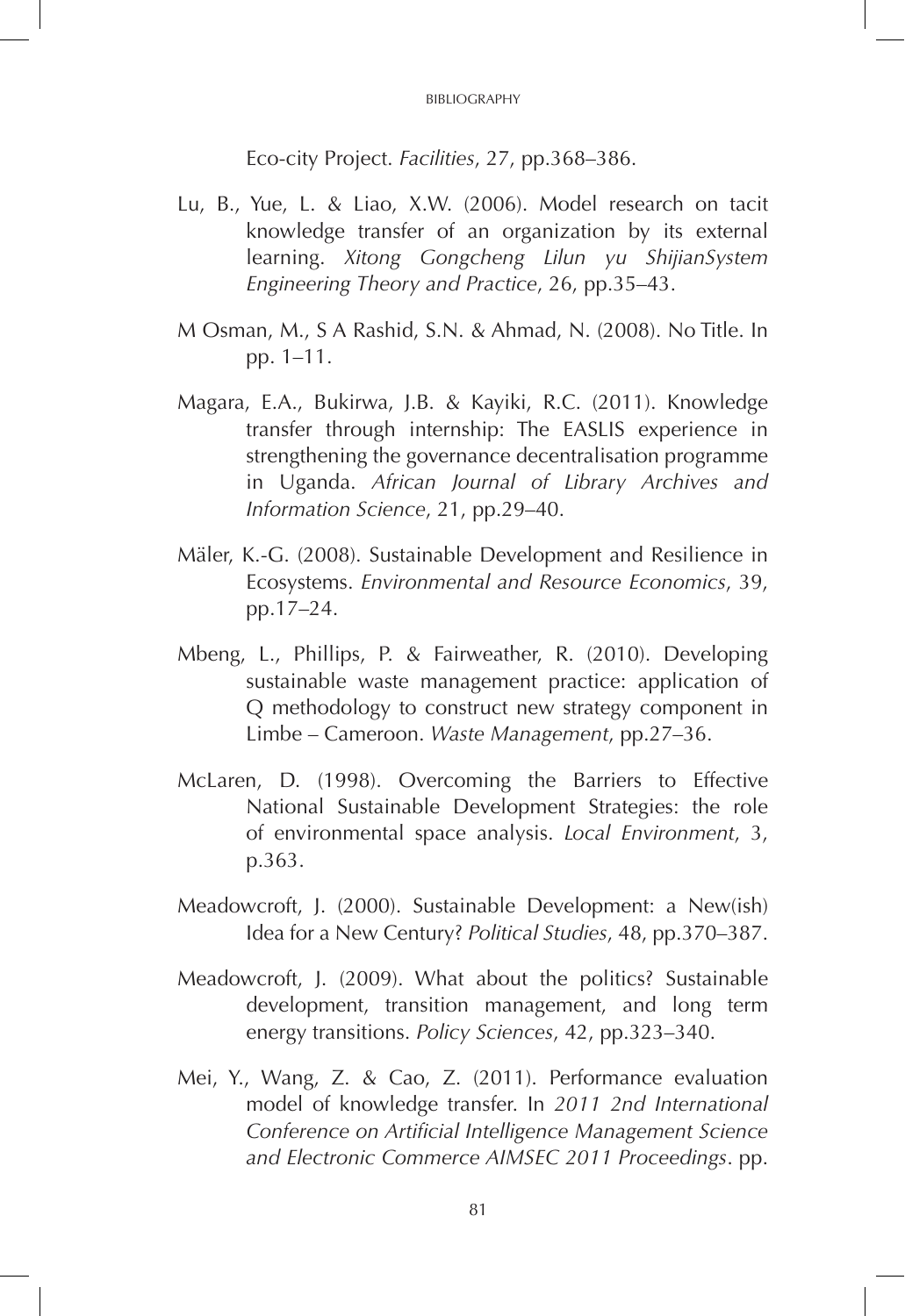5677–5681.

- Metaxiotis, K. & Ergazakis, K. (2008). Exploring stakeholder knowledge partnerships in a knowledge city: a conceptual model. *Journal of Knowledge Management*, 12, pp.137– 150.
- MHLG. (2013). Local Governments Definition. *Ministry of Housing & Local Government, Malaysia*, pp.http://www2.epbt.gov. my/portal/?rid=review&id=21. Available at: http://www2. epbt.gov.my/portal/?rid=review&id=21.
- Milutinovic, S. (2010). Local sustainable development planning in Serbia: Achievements so far and future challenges. *Thermal Science*, 14, pp.579–592.
- Mohamed, S, Seow, T.W & Goh, K.C. (2013). The Management of Sustainable Development: Malaysian Local Government's Role. Persidangan Kebangsaan Masyarakat, Ruang dan Alam Sekitar (MATRA 2013), 26-27 October 2013 , Hotel Eastin, Pulau Pinang.
- Moore, F.C. (2011). Toppling the Tripod : Sustainable Development , Constructive Ambiguity , and the Environmental Challenge. *Consilience The Journal of Sustainable Development*, 5, pp.141–150.
- Nathan, H.S.. & Sudhakara, R.B. (2012). Towards a conceptual framework for development of sustainable development indicators for an urban setup. *International Journal of Sustainable Development*, 15, pp.187–205.
- Ndlela, M.N. (2010). Knowledge Management in the Public Sector: Communication Issues and Challenges at Local Government Level. *Proceedings of the 11th European Conference on Knowledge Management Vols 1 and 2*, pp.711–716.
- Newell, G. & Manaf, Z. (2008). The Significance of Sustainability Practices by the Malaysian Property Sector. *Local Economy*,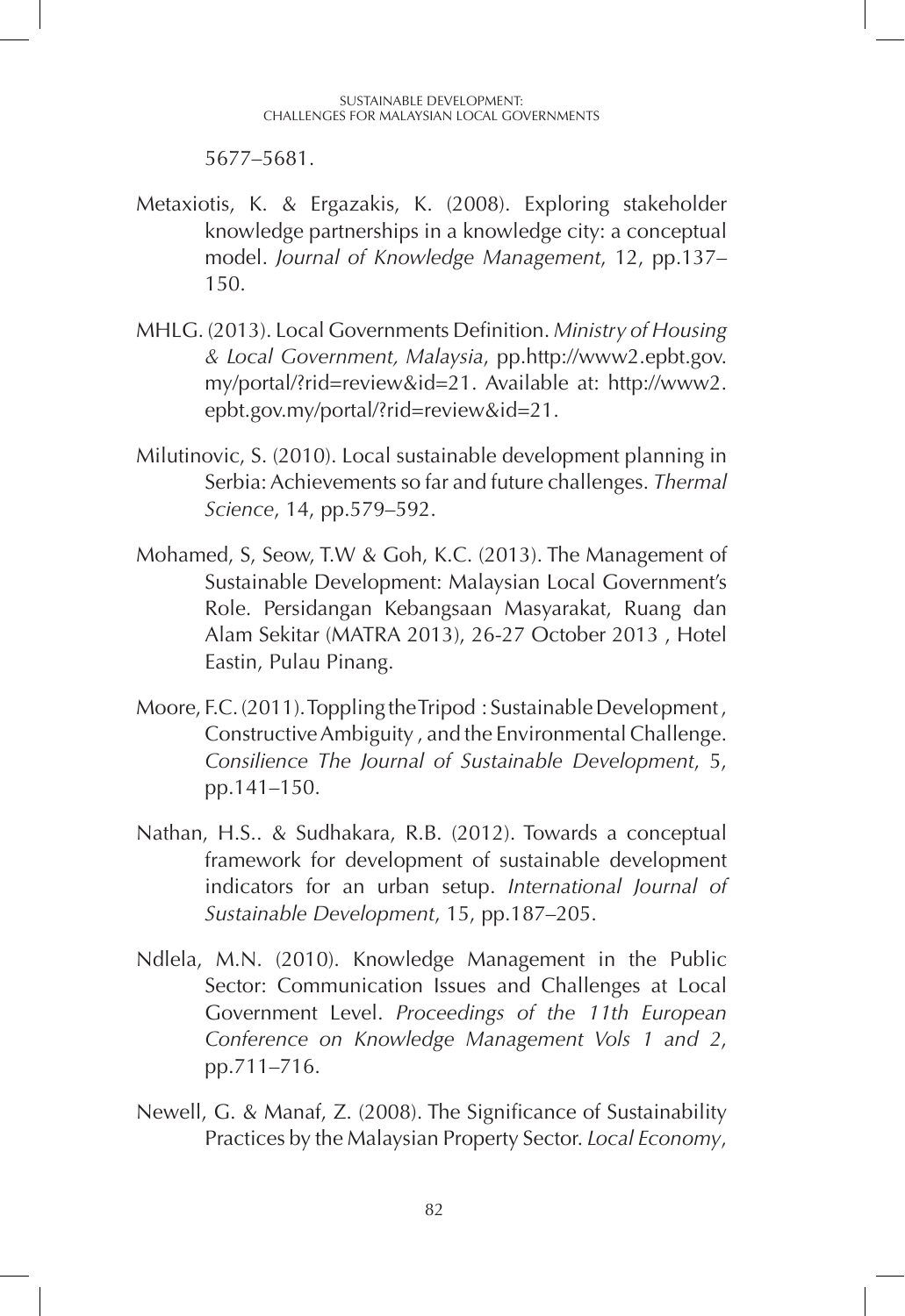BIBLIOGRAPHY

23, pp.152–167.

- Nonaka, I. (1994). A Dynamic Theory of Organizational Knowledge Creation. *Organization Science*, 5, pp.14–37.
- Nonaka, I. (1997). Nonaka ' s Four Modes of Knowledge Conversion. *Organization*, 5, pp.14–37.
- Norhaidah, S. & Idros, S. (2005). Exploring Environmental Behaviours, Attitudes and Knowledge among university students : Positioning the Concept of Sustainable Development within. *JOURNAL OF SCIENCE AND MATHEMATICS EDUCATION IN SE ASIA Vol*, 29, pp.79– 97.
- OECD. (2011). State of Penang. Malaysia.
- OECD. (2001). Sustainable development: critical issues. *OECD Observer*, pp.1–8.
- OECD, S.S.D. (2007). Institutionalising Sustainable Development. *Sustainable Development*, 44, pp.135–141.
- Olsson, J. (2009). Sustainable development from below: institutionalising a global idea-complex. *Local Environment*, 14, pp.127–138.
- Omar, D.B. (2008). Planning Principles and Control Mechis New Town Development in Malaysia. , (c), pp.139–144.
- Omar, D.B., Ling, O. & Leh, H. (1990). Malaysian Development Planning System : Kuala Lumpur Structure Plan and Public Participation. , 5(3), pp.30–36.
- Osterloh, M. & Frey, B.S.( 2007). Motivation , Knowledge Transfer , and Organizational Forms. , 11(5), pp.538–550.
- Pamme, H. (2005). Local sustainability by organizational learning? Organizational sociology recommends modesty. *Kommunale nachhaltigkeit durch organisationslernen Ein plädoyer für bescheidenheit*, 14, pp.57–65.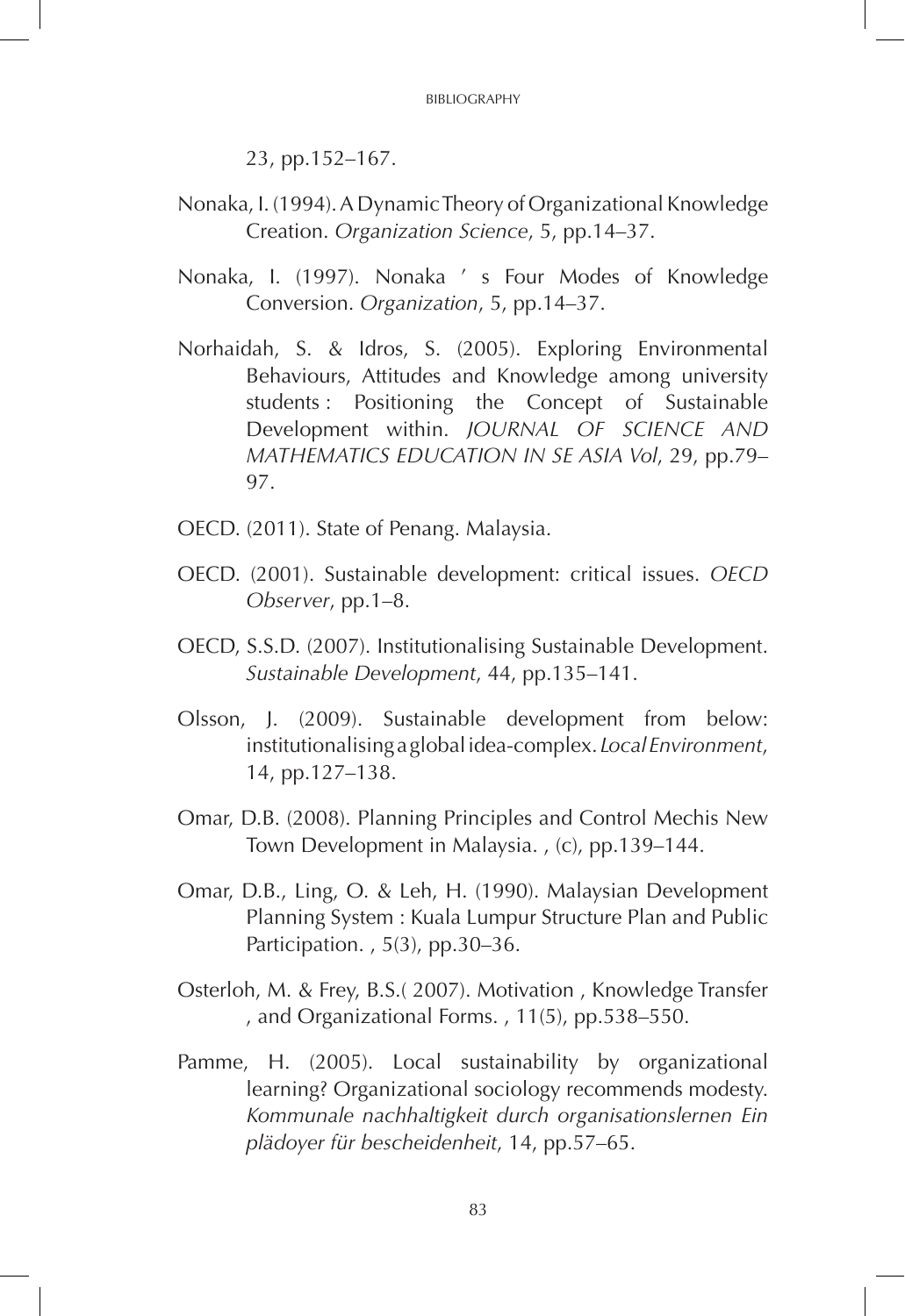- Pea, R.D. (1987). Socializing the knowledge transfer problem. *International Journal of Educational Research*, 11(6), pp.639–663. Available at: http://www.sciencedirect. com/science/article/B6VDF-468DT4D-7/2/ da1c7927b0cbb71875691b9366264dee.
- Phang, S.N. (2008). Transforming Local Government In Malaysia : Implications For Centralization And Democratization. *Journal oainable Development in Greater Kansas City*,
- Du Plessis, C. (2007). A strategic framework for sustainable construction in developing countries. *Construction Management and Economics*, 25, pp.67–76.
- Du Plessis, C. (2005). Action for sustainability: preparing an African plan for sustainable building and construction. *Building Research Information*, 33, pp.405–415.
- Potbhare, V., Syal, M. & Korkmaz, S. (2009). Adoption of Green Building Guidelines in Developing Countries Based on U.S. and India Experiences. *Journal of Green Building*, 4, pp.158–174.
- Qin, Q. & Yang, L. (2008). Knowledge transfer model of integrated system - Take ERP implementation for example. In *Proceedings of 2008 IEEE International Conference on Service Operations and Logistics and Informatics IEEESOLI 2008*. pp. 797–800.
- Rashid, Y.R. et al. (2011). Greening government's office buildings: PWD Malaysia experiences. *Procedia Engineering2011 International Conference on Green Buildings and Sustainable Cities*, 21, pp.1056–1060.
- Rashman, L., Downe, J. & Hartley, J. (2005). Knowledge creation and transfer in the beacon scheme: Improving services through sharing good practice. *Local Government Studies*, 31, pp.683–700.

Razali, M.N. & Juanil, D.M. (2011). A study on knowledge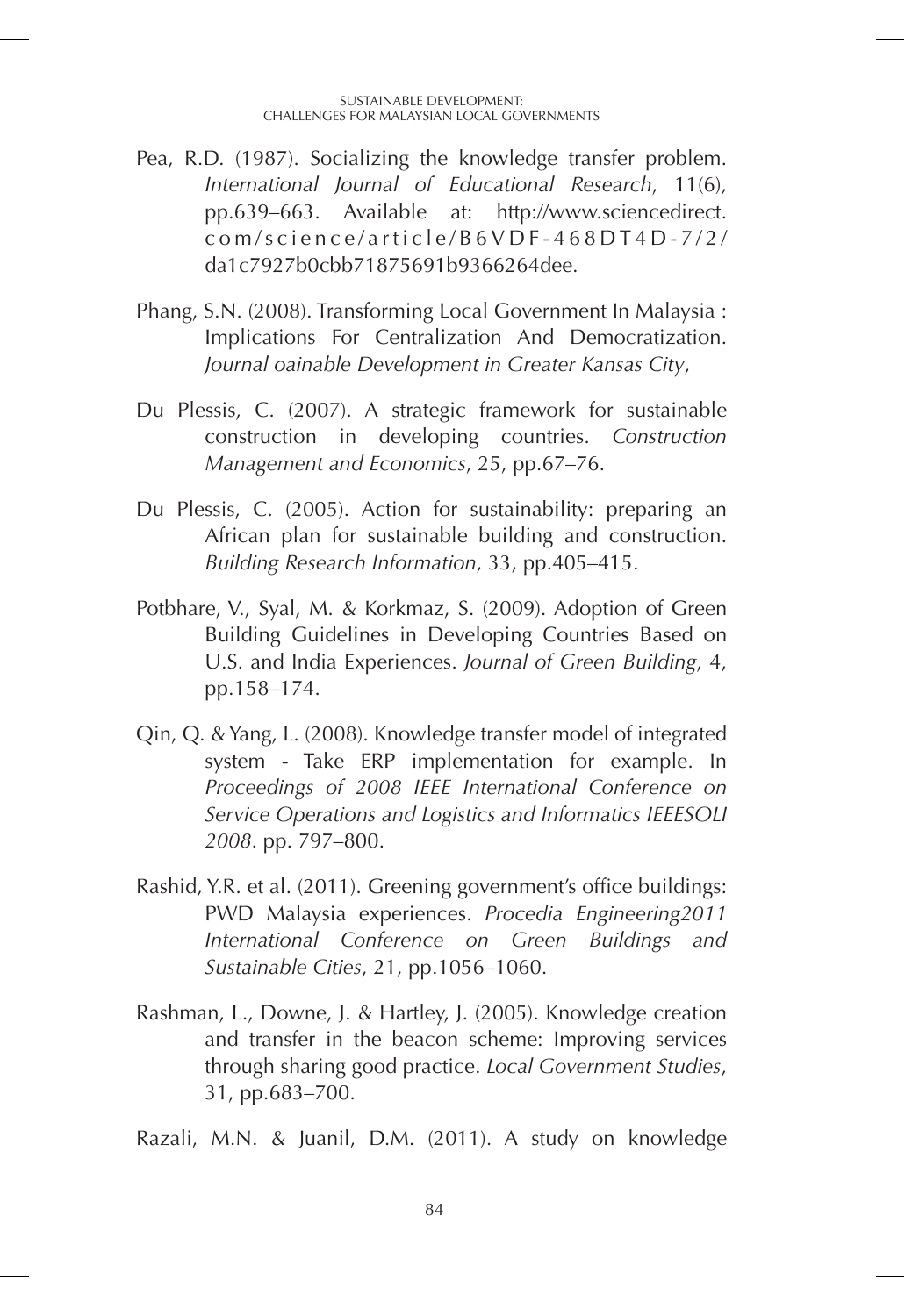#### BIBLIOGRAPHY

management implementation in property management companies in Malaysia. *Facilities*, 29, pp.368–390.

- Reagans, R. & McEvily, B. (2003). Network structure and knowledge transfer: The effects of cohesion and range. *Administrative science quarterly*, 48(2), pp.240–267.
- Redclift, M. (2005). Sustainable development (1987--2005): an oxymoron comes of age. *Sustainable development*, 13(4), pp.212–227.
- Reid, L.A. & Houston, D. (2013). Low Carbon Housing : A "Green" Wolf in Sheep's Clothing? *Housing Studies*, 28, pp.37–41.
- Richards, F.E., Hons, B.A. & Cook, J. (2010). The role of local government in the production and distribution of knowledge within Australian regional tourism systems.
- Rid, W. & Profeta, A. (2011). Stated Preferences for Sustainable Housing Development in Germany--A Latent Class Analysis. *Journal of Planning Education and Research*, 31, pp.26–46.
- Riege, A. & Lindsay, N. (2006). Knowledge management in the public sector: stakeholder partnerships in the public policy development. *Journal of Knowledge Management*, 10, pp.24–39.
- Ross, A. (2006). Sustainable development in Scotland post devolution. *Environmental Law Review*, 8, pp.6–32.
- Rowe, J. (2000). The Local Agenda 21 Issue Commission in Bath and North-East Somerset: review of a community consultation exercise towards sustainability. *Local Government Studies*, 26(2), pp.71–92.
- Ruhanen, L. (2008). Progressing the Sustainability Debate: A Knowledge Management Approach to Sustainable Tourism Planning. *Current Issues in Tourism*, 11, pp.429–455.

Rydin, Y., Holman, N. & Wolff, E. (2003). Local sustainability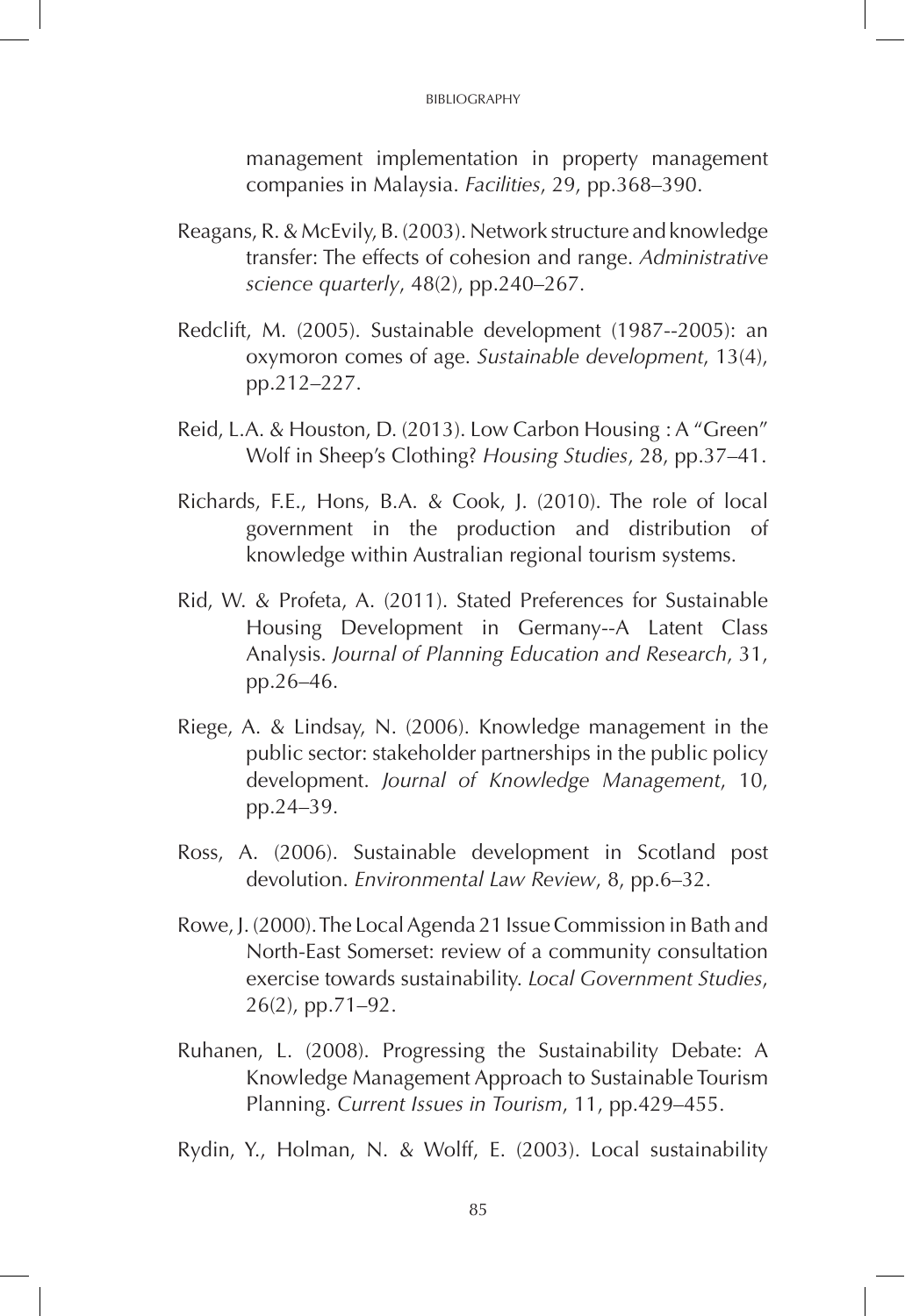#### SUSTAINABLE DEVELOPMENT: CHALLENGES FOR MALAYSIAN LOCAL GOVERNMENTS

indicators. *Local Environment*, 8, pp.581–589.

- Saha, D. (2009). Empirical research on local government sustainability efforts in the USA: gaps in the current literature. *Local Environment*, 14, pp.17–30.
- Saha, D. & Paterson, R.G. (2008). Local Government Efforts to Promote the "Three Es" of Sustainable Development: Survey in Medium to Large Cities in the United States. *Journal of Planning Education and Research*, 28, pp.21–37.
- Scottish Executive, U. (2006). Sustainable Development: A Review of International Literature. *Social Research*, 25, pp.576– 580.
- Segger, M.-C.C. (2004). Significant developments in sustainable development law and governance: A proposal. *Natural Resources Forum*, 28(1), pp.61–74. Available at: http://doi. wiley.com/10.1111/j.0165-0203.2004.00072.x.
- Seow, T.W. (2012). New perspective of integrated solid waste management in Malaysia. In *International Conference on Human Habitat and Environmental in Malay World*. UKM, Bangi.
- Shafie, S.M. et al. (2011). Current energy usage and sustainable energy in Malaysia: A review. *Renewable and Sustainable Energy Reviews*, 15, pp.4370–4377.
- Shafii, F. (2006). Achieving Sustainable Construction in the Developing Countries of Southeast Asia. , (September 2002), pp.5–6.
- Shafii, F., Ali, Z.A. & Othman, M.Z. (2006). Achieving sustainable construction in the developing countries of Southeast Asia. In *Proceedings of the 6th AsiaPacific Structural Eng*e construction in the developing countries of southeast Asia.
- Shafii, F. & Othman, M.Z. (2007). Sustainable Building in the Malaysian Context. *Building*, pp.601–606.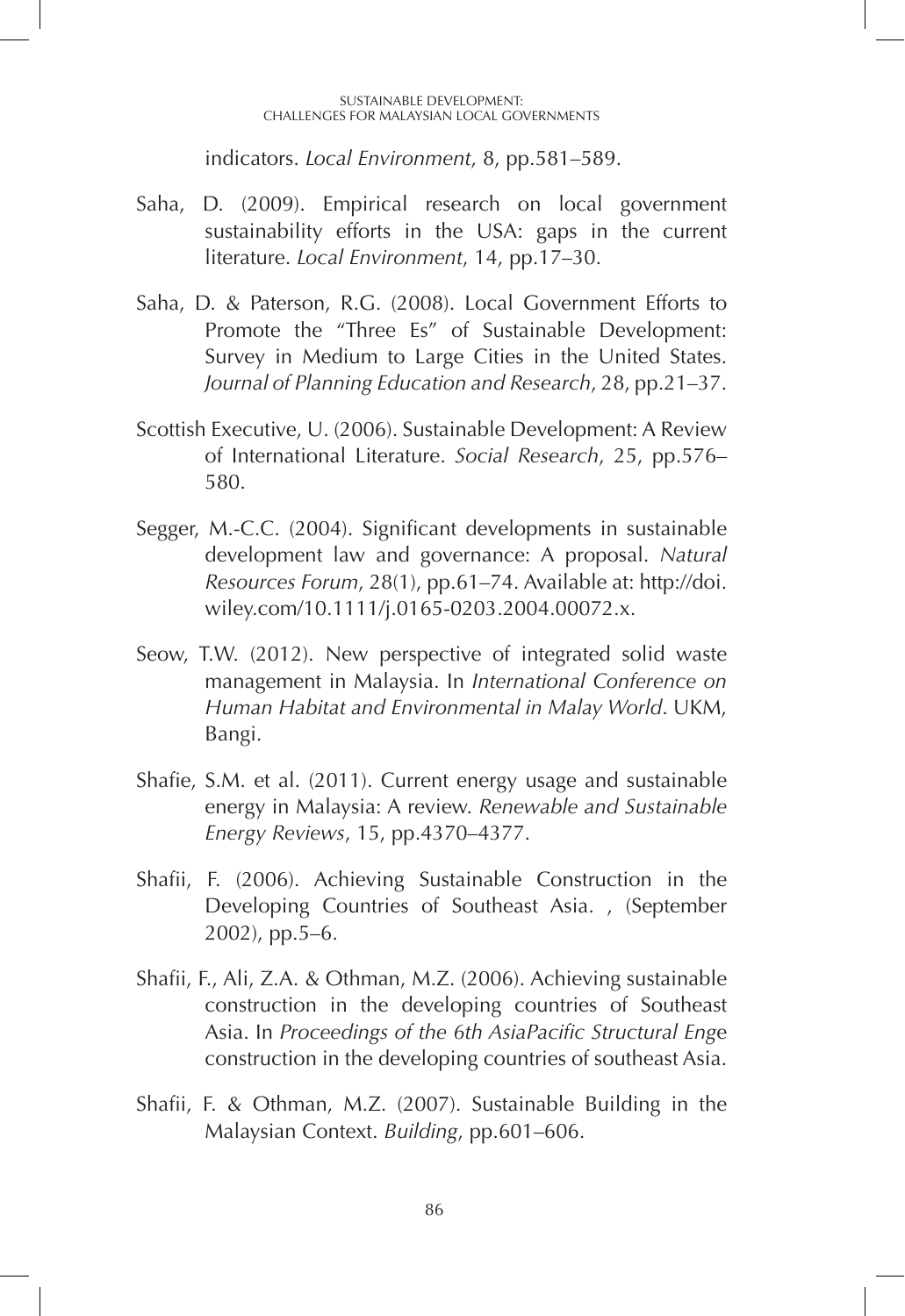- Shelbourn, M.A. et al. (2006). Managing Knowledge in the Context of Sustainable Construction. *Journal of Information Technology in Construction ITcon*, 11, pp.57–71.
- Singaravelloo, K. (2010). PPP : The Right Marriage between Local Government and the Private Sector in Malaysia ? , 2, pp.142–166.
- Sjostrom, C. & Bakens, W.(1999). CIB Agenda 21 for sustainable construction: why, how and what. *Building Research Information*, 27, pp.347–353.
- Smith, C., Clayden, A. & Dunnett, N. (2008). Putting Residential Development in a Sustainable Context. In *Residential Landscape Sustainability*. pp. 1–28.
- Smits, S. & Butterworth, J. (2006). Integrated Water Resources Management and Knowledge Transfer. In *Integrating Science and Technology into Development Policies An International Perspective*. pp. 131–137.
- Stoner, P. (2009). Sustainable Cities as Communities and Villages. In *Sustainable Communities*. pp. 45–55.
- Streib, G.D. & Willoughby, K.G. (2005). Local governments as e-governments: Meeting the implementation challenge. *Public Administration Quarterly*, 29, pp.77–109.
- Tàbara, J.D. & Pahl-wostl, C. (2007). Sustainability Learning in Natural Resource Use and Management. *Ecology And Society*, 12, p.3.
- Taib, M.S. & Siong, H.C. (2008). PLANNING SYSTEM IN MALAYSIA. *Seminar of Sustainable development and Governance (TUT-UTM)*.
- Tatari, O. & Kucukvar, M. (2012). Sustainabilityssessment of U . S . Construction Sectors : Ecosystems Perspective. , (August), pp.918–922.

Tavares, M. et al. (2007). Knowledge management process in the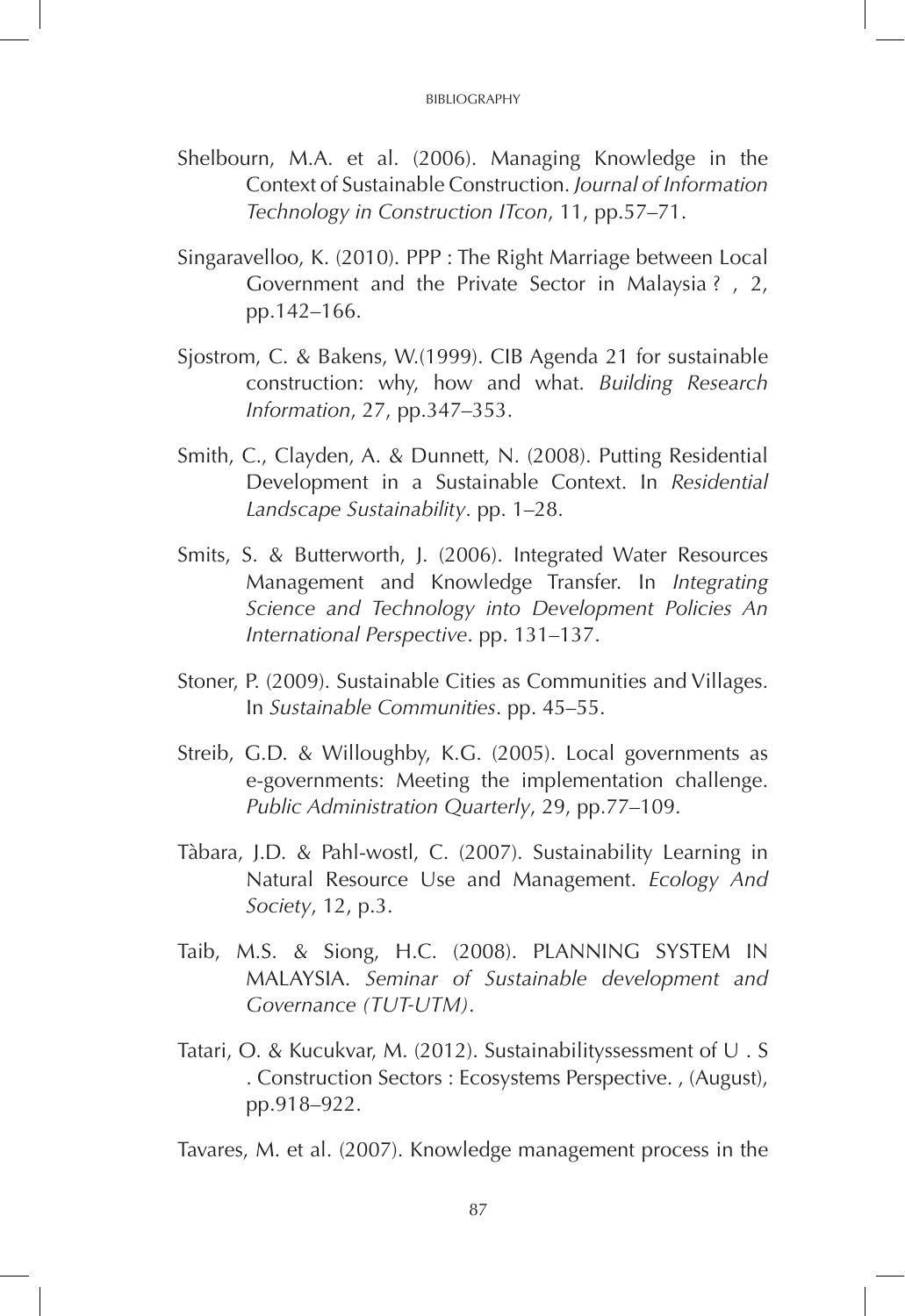#### SUSTAINABLE DEVELOPMENT: CHALLENGES FOR MALAYSIAN LOCAL GOVERNMENTS

local government. *Communication*, pp.182–188.

- Thomson, C.S., El-Haram, M.A. & Hardcastle, C. (2009). Managing knowledge of urban sustainability assessment. *Proceedings of the Institution of Civil EngineersEngineering Sustainability*, 162, pp.35–43.
- Tovey, H. (2009). Sustainability: A Platform for Debate. *Sustainability*, 1, pp.14–18.
- Trauth, E.M. (2012). Barriers to Knowledge Acquisition, Transfer and Management in Regional Knowledge Economy Development. *2012 45th Hawaii International Conference on System Science*0, pp.3612–3621.
- Ubale, M.Y., Martin, D. & Wee, S.T. (2012). The Current Practices of Sustainable Housing Development Mechanisms. In *2nd International Conference on Management*. Kedaro.
- Upadhyay, N. & Brinkmann, R. (2010). Green local governments in Florida: Assessment of sustainability performance. *Sustainability Science Practice and Policy*, 6, pp.18–27.
- Vagnoni, E. & Bracci, E.(1998). never-ending spiral of tacit and explicit knowledge.
- Vogler, J., 2008. The crisis of global governance: towards a new political economy of sustainability. *Environmental Politics*, 18, pp.453–454.
- Volet, S., (1999). Learning across cultures: appropriateness of knowledge transfer. *International Journal of Educational Research*, 31(7), pp.625–643. Available at: http://linkinghub. elsevier.com/retrieve/pii/S0883035599000282.
- Wang, Y. (2008). Knowledge transfer and management strategy within the context of integrated design & process. In *Proceedings Of 2008 International Conference On System Management*. pp. 3–7.

Waters, D.J. (2004). Building on success, forging new ground: the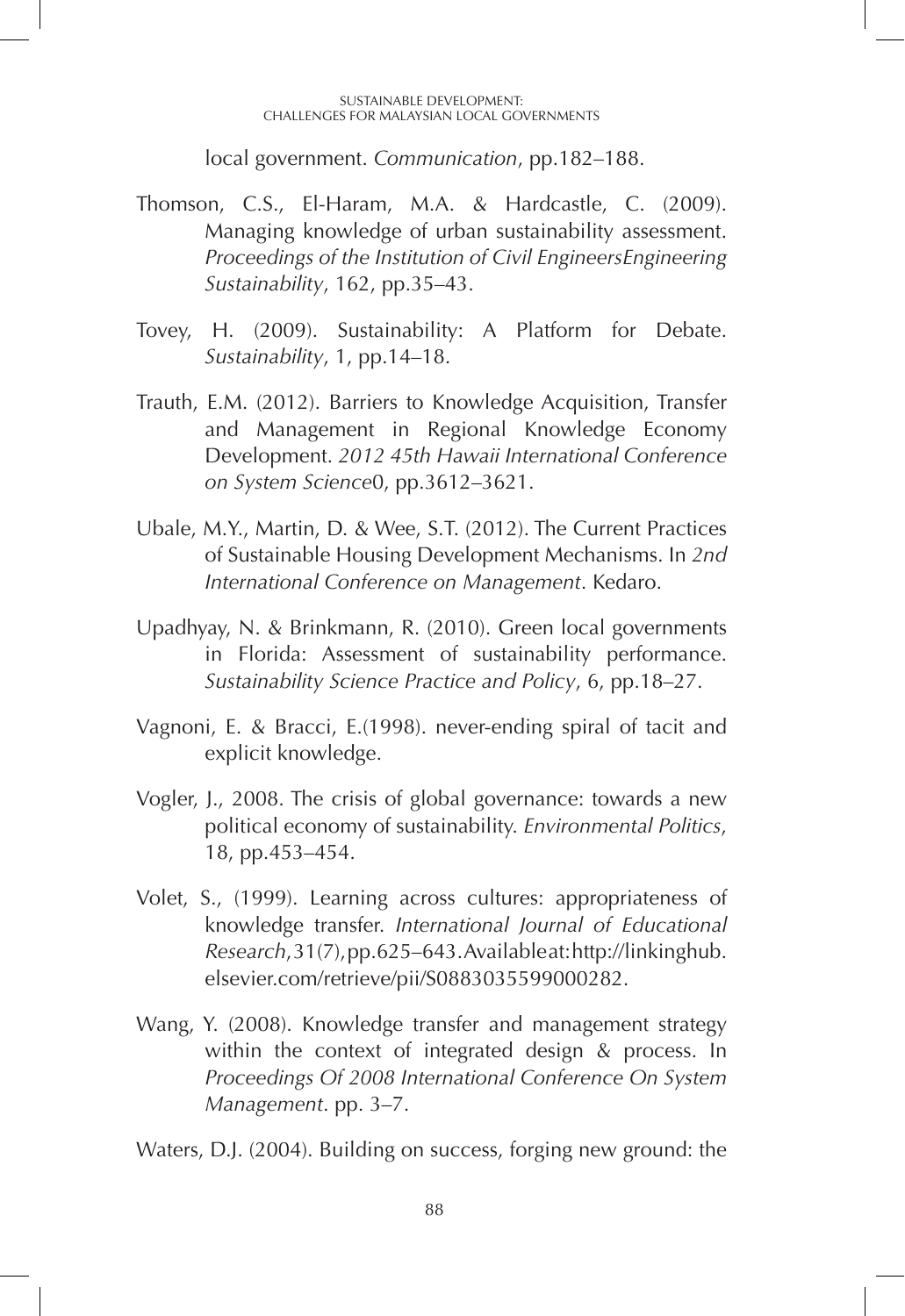question of sustainability. *First Monday*, 9.

- Watt, P.A. (2006). The Future Of Local Principles And Theories Of Local Government. *Economic Affairs*.
- Weng, C.N. (2005). Sustainable management of rivers in Malaysia: Involving all stakeholders. *International Journal of River Basin Management*, 3, pp.147–162.
- Wild River, S. (2005). Enhancing the Sustainability Efforts of Local Governments. *International Journal of Innovation and Sustainable Development*, 1, pp.46–64.
- Wolman, H. & Page, E. (2002). Policy transfer among local governments: An information--theory approach. *Governance*, 15(4), pp.501–577.
- Wong, J. (2011). Creating a Sustainable Living Environment for Public Housing in Singapore. In *Climate Change and Sustainable Urban Development in Africa and Asia SE 7*. pp. 117–128.
- Ya A. et al. (2007). Computerised Planning Approval System For A Local Authority In Malaysia. *10th International Conference on Computers in Urban Planning and Urban Management*, p.15. Available at: eprints.utm.my/4273/1/ YaakubAhris2007\_computers\_in\_urban\_planning.pdf.
- Yahya, S. & Goh, W.-K. (2002). Managing human resources toward achieving knowledge management. *Journal of Knowledge Management*, 6, pp.457–468.
- Yakhlef, A. (2007). Knowledge transfer as the transformation of context. *The Journal of High Technology Management Research*, 18, pp.43–57.
- Yang, Z., Liuyanping & Jie, T. (2008). Research on the Choice of Knowledge Transfer Models in Strategic Alliance. In R. Chi, ed. *Proceedings Of 2008 International Conference On Risk And Reliability Management Vols I And Ii (Pp. 476–480).* Universe Academic Press Toronto., pp. 476–480.